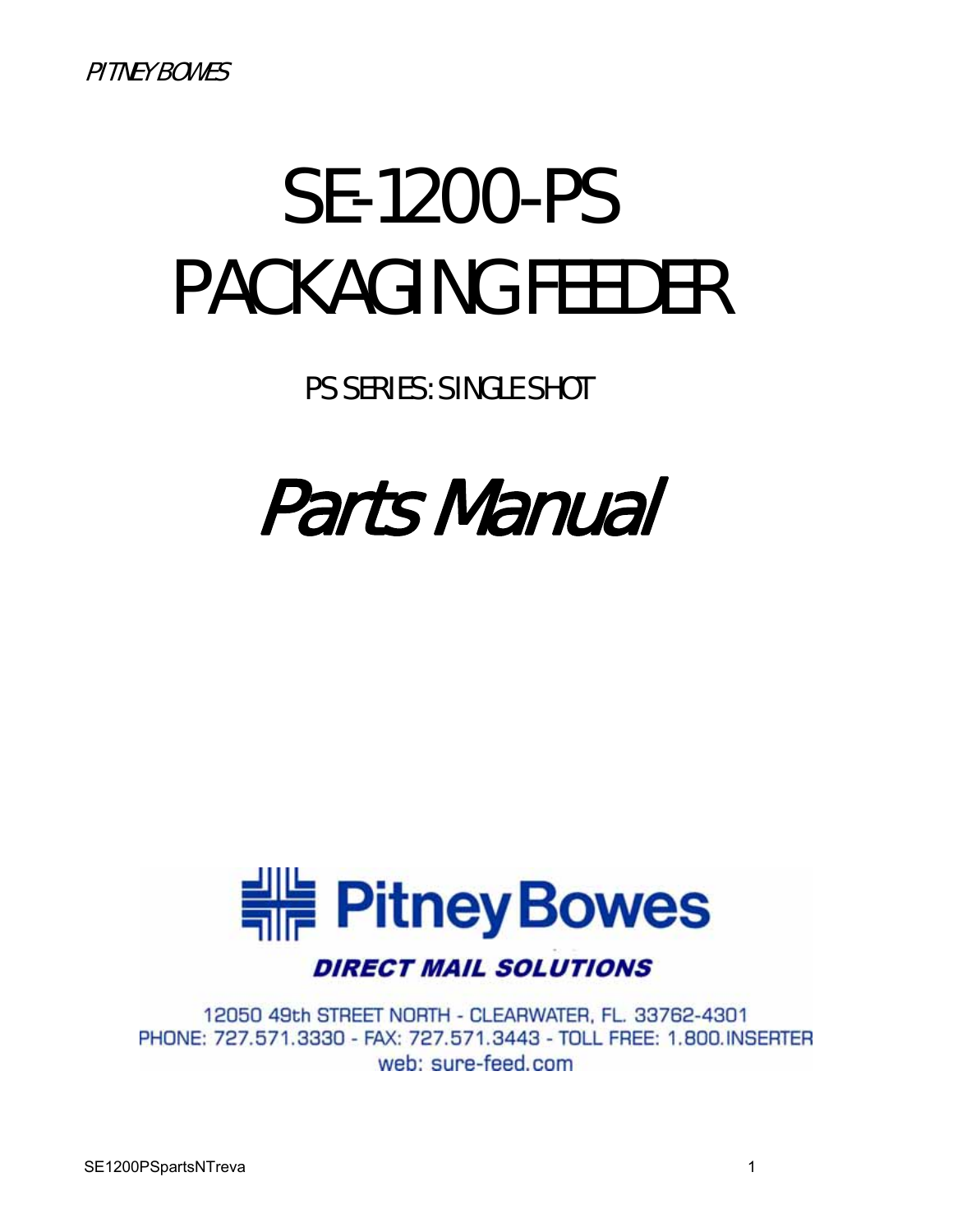#### **VERSION HISTORY**

The table below summarizes the history of this document as it is published onto the company website(s). It identifies the version, date of issue and revisions and changes.

| <b>VERSION</b>      | <b>DATE</b>   | <b>CHANGES</b>          |
|---------------------|---------------|-------------------------|
| 1200-PS PARTS REVO  | $1 - 21 - 09$ | <b>ORIGINAL RELEASE</b> |
| SE1200PSpartsNTreva | $2 - 12 - 09$ | Renamed                 |
|                     |               |                         |
|                     |               |                         |
|                     |               |                         |
|                     |               |                         |

#### **REVISION CONVENTIONS-DOCUMENT**

**VERSION: name of document with revision\_level of entire document- level designates minor changes that do not require revision change** 

**DATE: date of issue for copying and publication of document.** 

**CHANGES: details of document revision\_level.**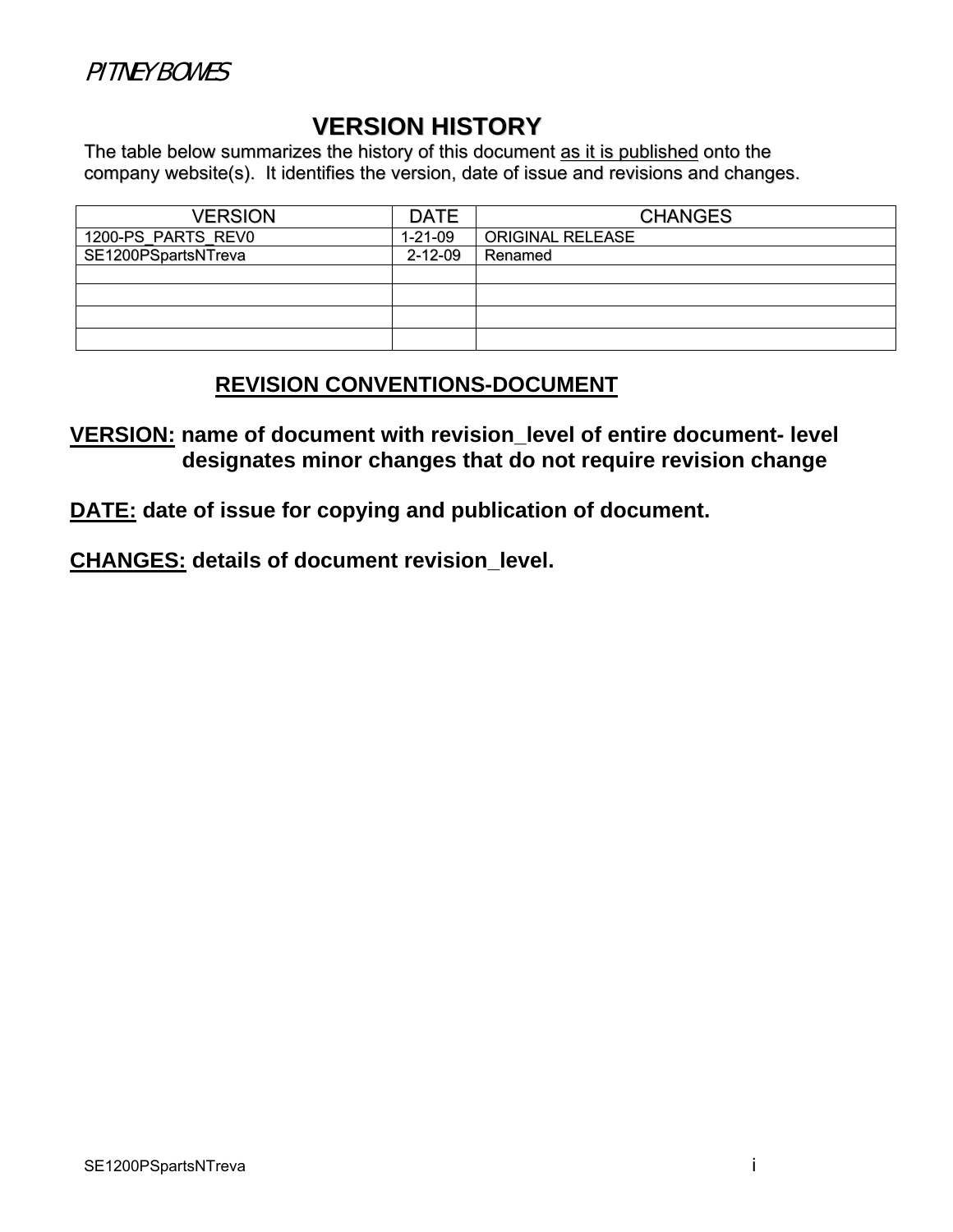# **SE-1200 PS FEEDER PACKAGING PS SERIES: SINGLE SHOT**

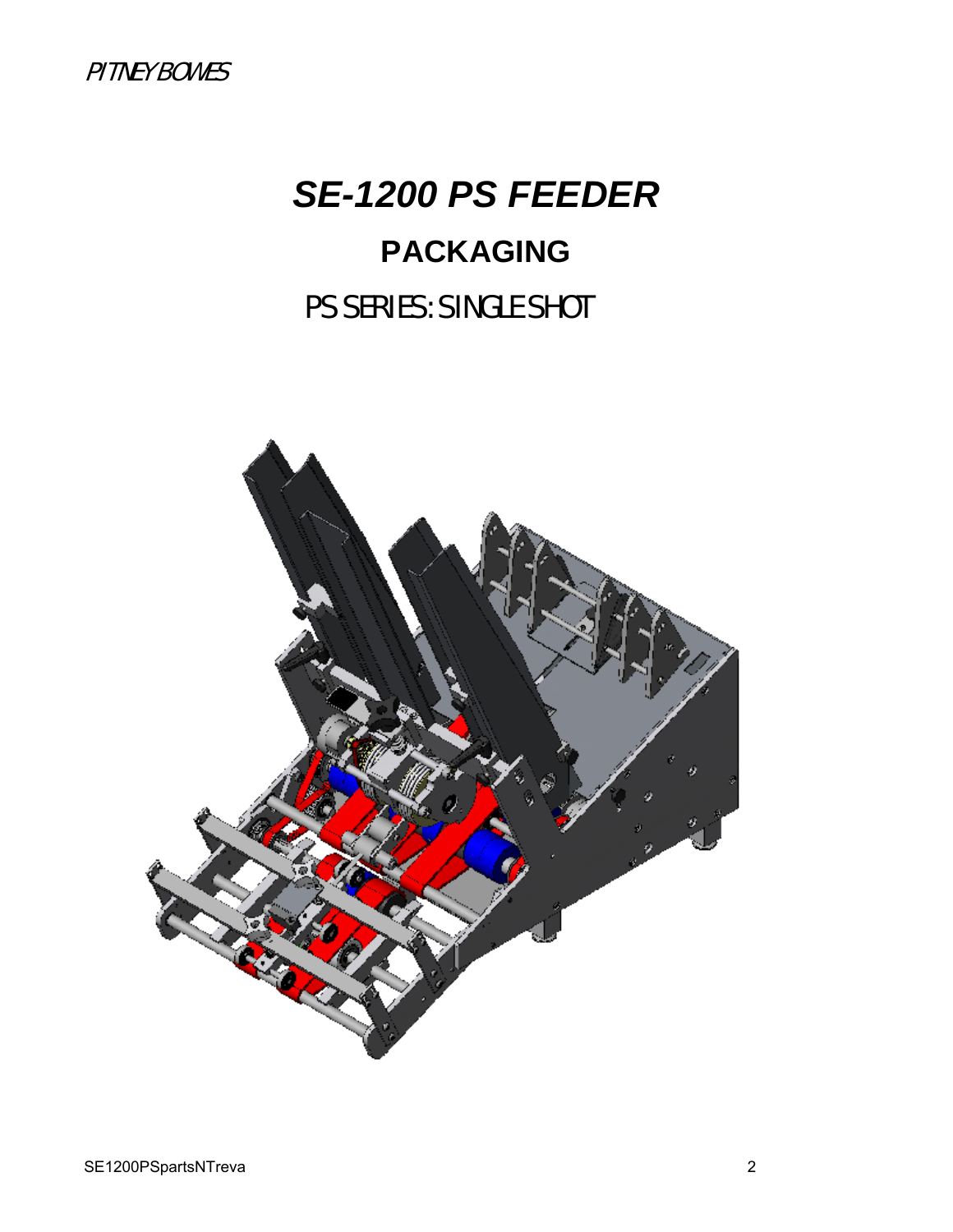# **TABLE OF CONTENTS**

#### **SE 1200 PS PACKAGING FEEDER (SINGLE SHOT)**

| <b>FEEDER ASSEMBLY (FIG. 1)</b>                | $4 - 5$         |
|------------------------------------------------|-----------------|
| 110V SEPARATOR W/CROSSBAR (FIG. 2, 2rA)        | 6, 6a           |
| <b>110V SEPARATOR-SHROUDED (FIG. 2A)</b>       | 7-8             |
| 110V SEPARATOR-SHROUDLESS (FIG. 2ArA)          | <u>7a-8a</u>    |
| <b>MAIN SHAFT (FIG. 3)</b>                     | $\overline{9}$  |
| <b>NIP ROLLER SHAFT (FIG. 4)</b>               | 10              |
| <b>CLUTCH SHAFT (FIG. 5)</b>                   | 11              |
| <b>ELEVATOR SHAFT (FIG. 6)</b>                 | 12              |
| <b>SUPPORT IDLER SHAFT (FIG. 7)</b>            | 13              |
| <b>FRONT SHAFT (FIG. 8)</b>                    | 14              |
| <b>CHASSIS (FIG. 9)</b>                        | $15 - 16$       |
| <b>MOTOR (FIG. 10)</b>                         | 17              |
| <b>SIDE (PAPER) GUIDES (FIG. 11)</b>           | 18              |
| <b>PAPER SLIDE (FIG. 12)</b>                   | 19              |
| <b>TRAILING ARM (FIG. 13)</b>                  | 20              |
| <b>INTERMEDIATE PULLEY (FIG. 14)</b>           | 21              |
| <b>ACCELERATOR (FIG. 15)</b>                   | $22 - 23$       |
| <b>CHASSIS (FIG. 15A)</b>                      | $\frac{24}{25}$ |
| <b>DRIVE SHAFT (FIG. 15B)</b>                  |                 |
| <b>IDLER SHAFT (FIG. 15C)</b>                  | $\frac{26}{5}$  |
| <b>FRONT SHAFT (FIG. 15D)</b>                  | 27              |
| <b>ROLLER RACK (FIG. 15E)</b>                  | 28-29           |
| <b>ELECTRICAL: PS SERIES (FIG. 17)</b>         | 31              |
| <b>ACCELERATOR W/ DOUBLE DETECT (FIG. 18A)</b> | $32 - 33$       |
| <b>DOUBLE DETECT (FIG. 18B)</b>                | 34-35           |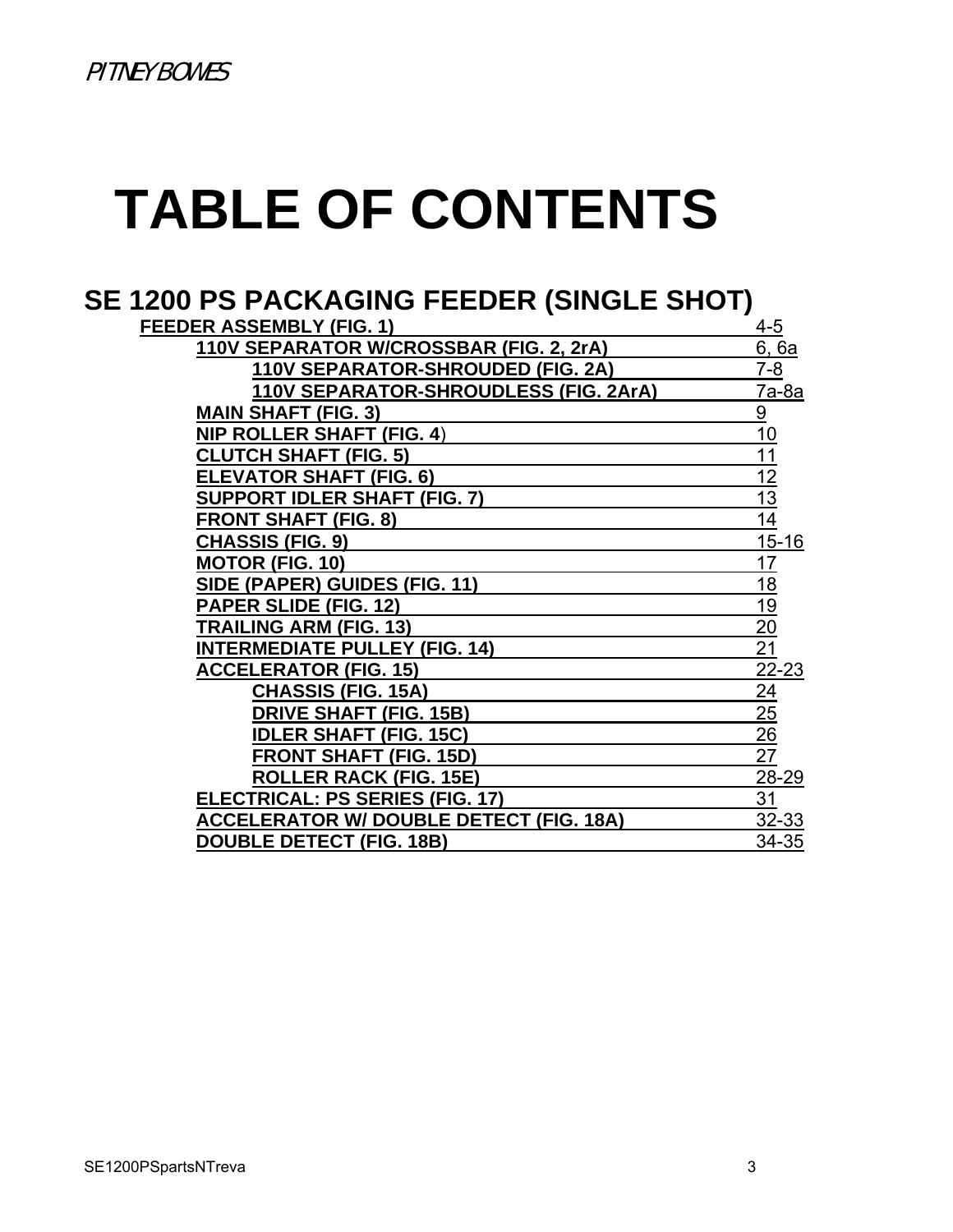# *1200 PACKAGING FEEDER ASSEMBLY (Fig. 1)*  **(10022-044r0)**

| <b>ITEM</b>    | <b>PART NO.</b>    | QTY.           | <b>DESCRIPTION</b>                               |
|----------------|--------------------|----------------|--------------------------------------------------|
|                | SEE FIG. 2         |                | ASSY, 110V SEPARATOR W/CROSSBAR (10020-462)      |
| $\overline{2}$ | <b>SEE FIG. 3</b>  |                | ASSEMBLY, MAIN SHAFT (10020-042)                 |
| 3              | <b>SEE FIG. 4</b>  |                | ASSEMBLY, NIP ROLLER SHAFT (10020-027)           |
| 4              | <b>SEE FIG. 5</b>  |                | ASSEMBLY, CLUTCH SHAFT (10020-050)               |
| 5              | SEE FIG. 6         |                | <b>ASSEMBLY, ELEVATOR SHAFT (10020-055)</b>      |
| 6              | SEE FIG. 7         |                | ASSEMBLY, SUPPORT IDLER SHAFT (10020-032)        |
|                | <b>SEE FIG. 8</b>  |                | ASSEMBLY, FRONT SHAFT (10020-017)                |
| 8              | <b>SEE FIG. 9</b>  | 1              | ASSEMBLY, CHASSIS (10020-067)                    |
| 9              | SEE FIG. 10        |                | <b>ASSEMBLY, MOTOR (10020-060)</b>               |
| 10             | SEE FIG. 11        |                | ASSEMBLY, PAPER GUIDES (10020-010)               |
| 11             | SEE FIG. 12        |                | ASSEMBLY, PAPER SLIDE (10020-058)                |
| $12 \,$        | SEE FIG. 13        |                | ASSEMBLY, TRAILING ARM (10020-072)               |
| 13             | SEE FIG. 14        |                | <b>ASSEMBLY, INTERMEDIATE PULLEY (10020-094)</b> |
| 14             | <b>SEE FIG. 15</b> | 1              | <b>ASSEMBLY, ACCELERATOR (10020-079)</b>         |
| 15             | 99000-004          | 3              | <b>BELT, RED GUM</b>                             |
| 16             | 99000-005          | $\overline{2}$ | BELT, ELEVATOR (RED)                             |
| 17             | 99000-001          |                | BELT, TIMNG, 90XL037                             |
| 18             | 99000-003          |                | BELT, TIMNG, 120XL037                            |
| 19             | 99000-041          |                | BELT, TIMNG, 100XL037                            |
| 20             | 99000-040          |                | BELT, TIMNG, 80XL037                             |

See next page for details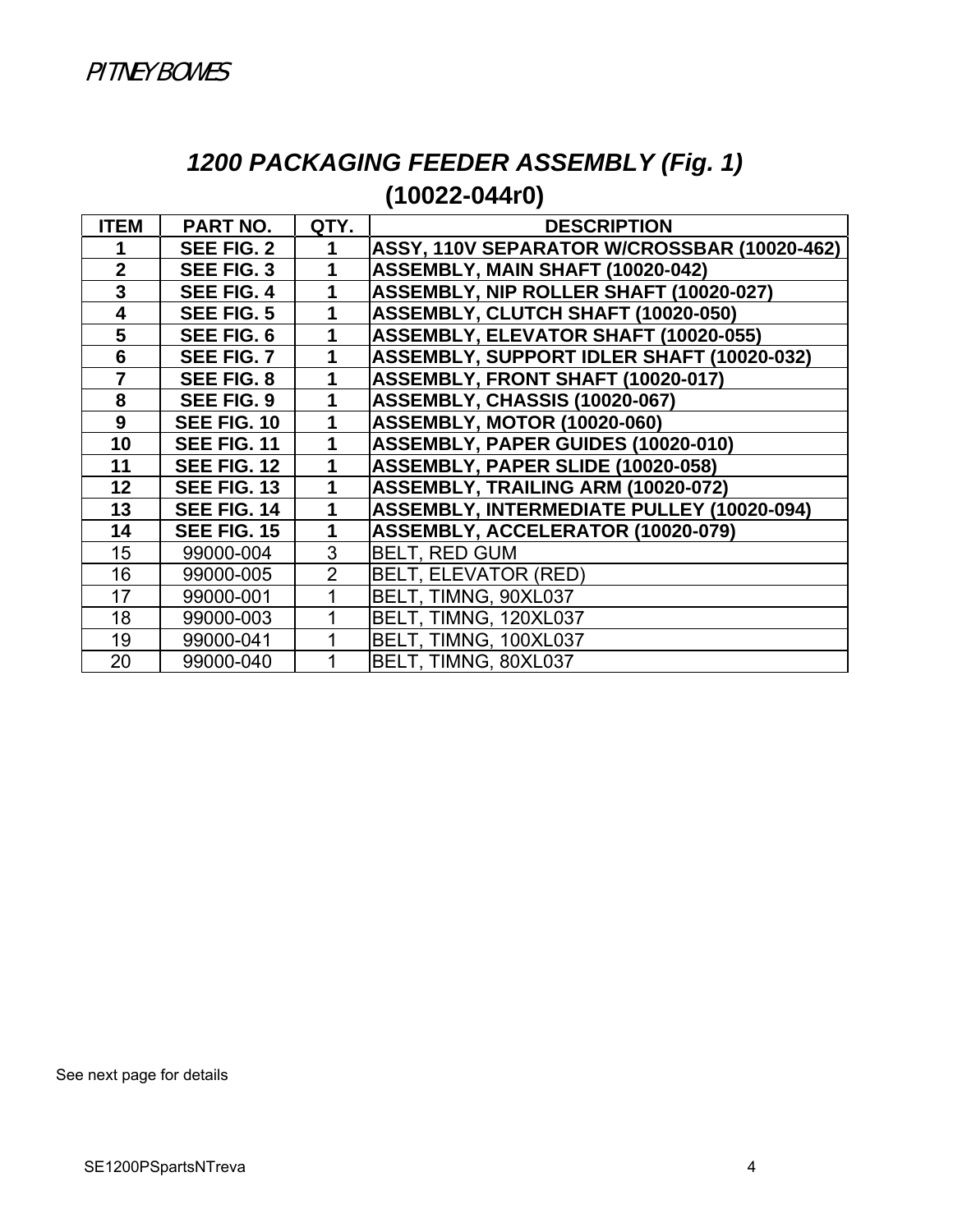

**FIG 1 r0**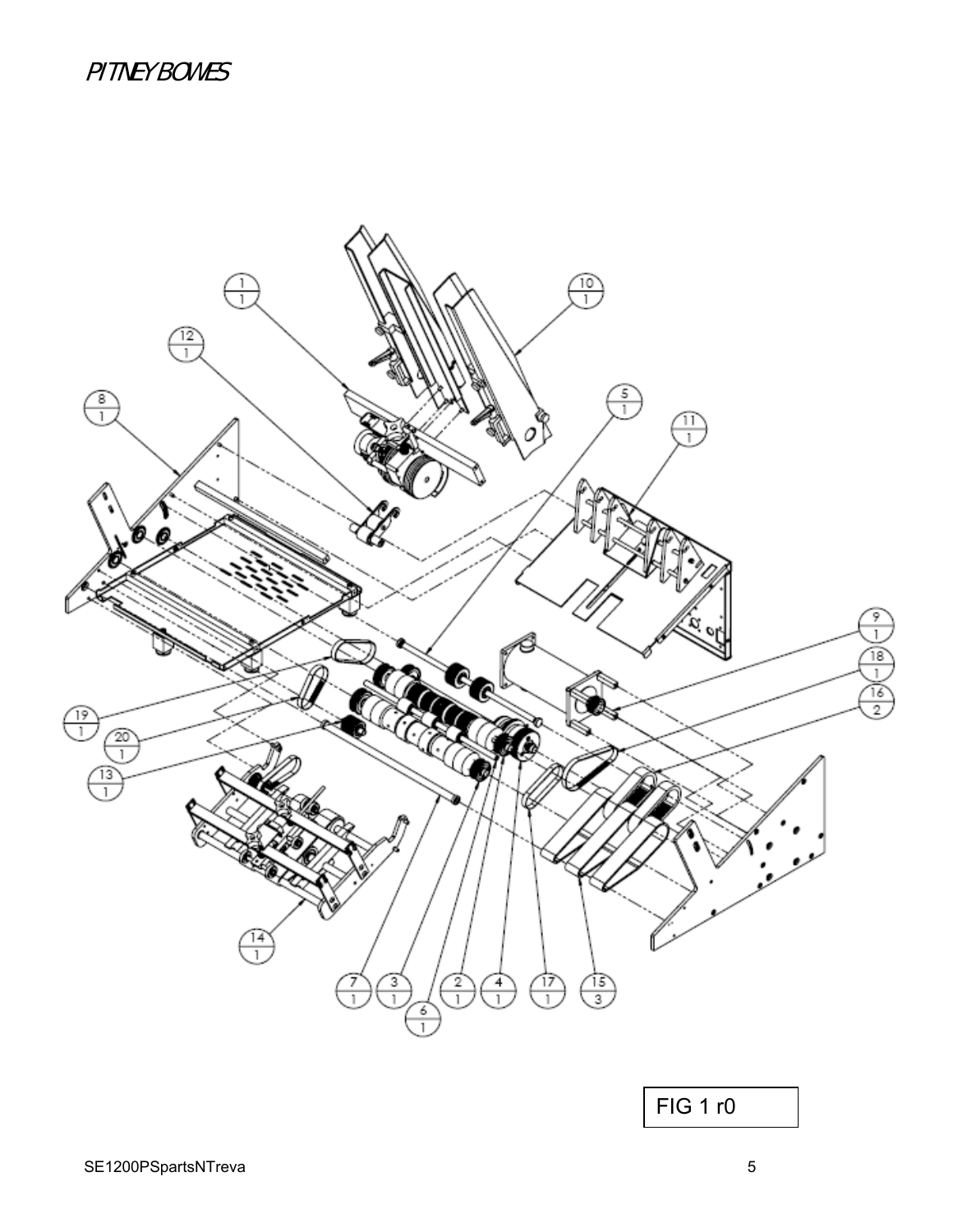#### *1200 PACKAGING FEEDER ASSEMBLY (Fig. 2)*  **110V SEPARATOR W/CROSS BAR (10020-462r0)**

| <b>ITEM</b>   | <b>PART NO.</b>    | QTY.       | <b>DESCRIPTION</b>                                |
|---------------|--------------------|------------|---------------------------------------------------|
|               | <b>SEE FIG. 2A</b> | <b>REF</b> | <b>ASSEMBLY, SEPARATOR, 110V, CCW (10020-004)</b> |
| $\mathcal{P}$ | 10003-003          |            | <b>CROSS BAR</b>                                  |
| 3             | 10007-010          |            | <b>BLOCK, SEPARATOR ADJUSTING</b>                 |
| 4             | 10008-024          |            | <b>BAR, SEPARATOR RELEASE</b>                     |
| 5             | 18017-008          |            | LABEL, FEEDER SEPARATOR ADJUSTING                 |
| 6             | 99004-001          |            | KNOB, FEMALE 5/16-24                              |
|               | 99003-015          |            | WASHER, NYLON, 5/16 X 1/16 THK                    |
| 8             | 99005-045          |            | <b>SPRING, COMPRESSION</b>                        |
| 9             |                    | 2          | SCREW, SKT HD, #10-24 X 5/8                       |
| 10            |                    |            | <b>FLAT WASHER, 5/16</b>                          |

NOTE: SEE FIG 2rA FOR SHROUDLESS VERSION

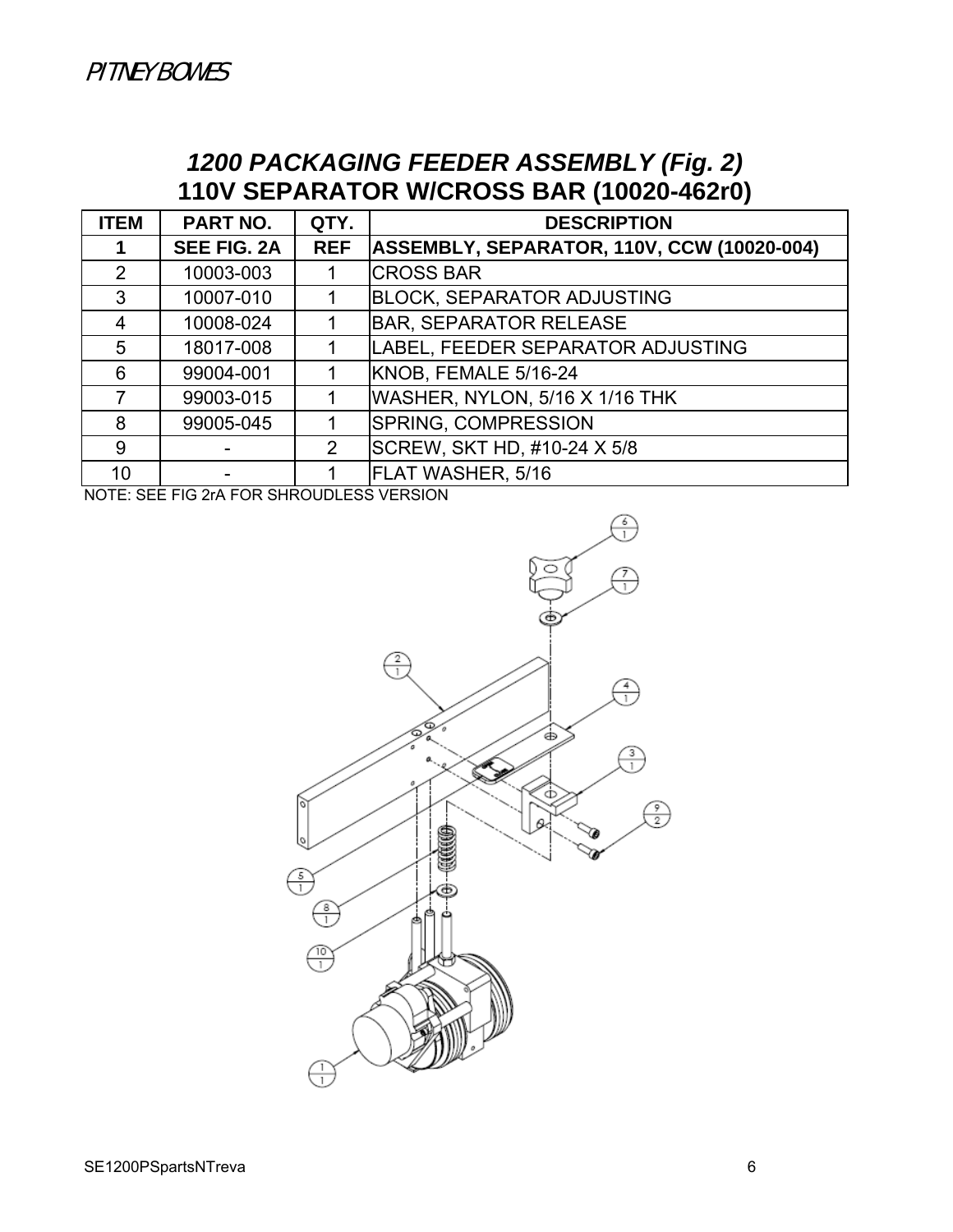#### *1200 PACKAGING FEEDER ASSEMBLY (Fig. 2rA)*  **110V SEPARATOR W/CROSS BAR (10020-462rA)**

| <b>ITEM</b> | <b>PART NO.</b>      | QTY.       | <b>DESCRIPTION</b>                                       |
|-------------|----------------------|------------|----------------------------------------------------------|
| $a_{1}$     | <b>SEE FIG. 2ArA</b> | <b>REF</b> | <b>ASSY, SEPARATOR, SHROUDLESS 110V, CCW (10020-511)</b> |
| 2           | 10003-003            |            | <b>CROSS BAR</b>                                         |
| 3           | 10007-010            |            | <b>BLOCK, SEPARATOR ADJUSTING</b>                        |
| 4           | 10008-024            |            | <b>BAR, SEPARATOR RELEASE</b>                            |
| 5           | 18017-008            |            | LABEL, FEEDER SEPARATOR ADJUSTING                        |
| 6           | 99004-001            |            | KNOB, FEMALE 5/16-24                                     |
|             | 99003-015            |            | WASHER, NYLON, 5/16 X 1/16 THK                           |
| 8           | 99005-045            |            | <b>SPRING, COMPRESSION</b>                               |
| 9           |                      | 2          | SCREW, SKT HD, #10-24 X 5/8                              |
| 10          |                      |            | FLAT WASHER, 5/16                                        |

REV A: Item 1 was 10020-004; changed to 10020-511 (5/8/08)

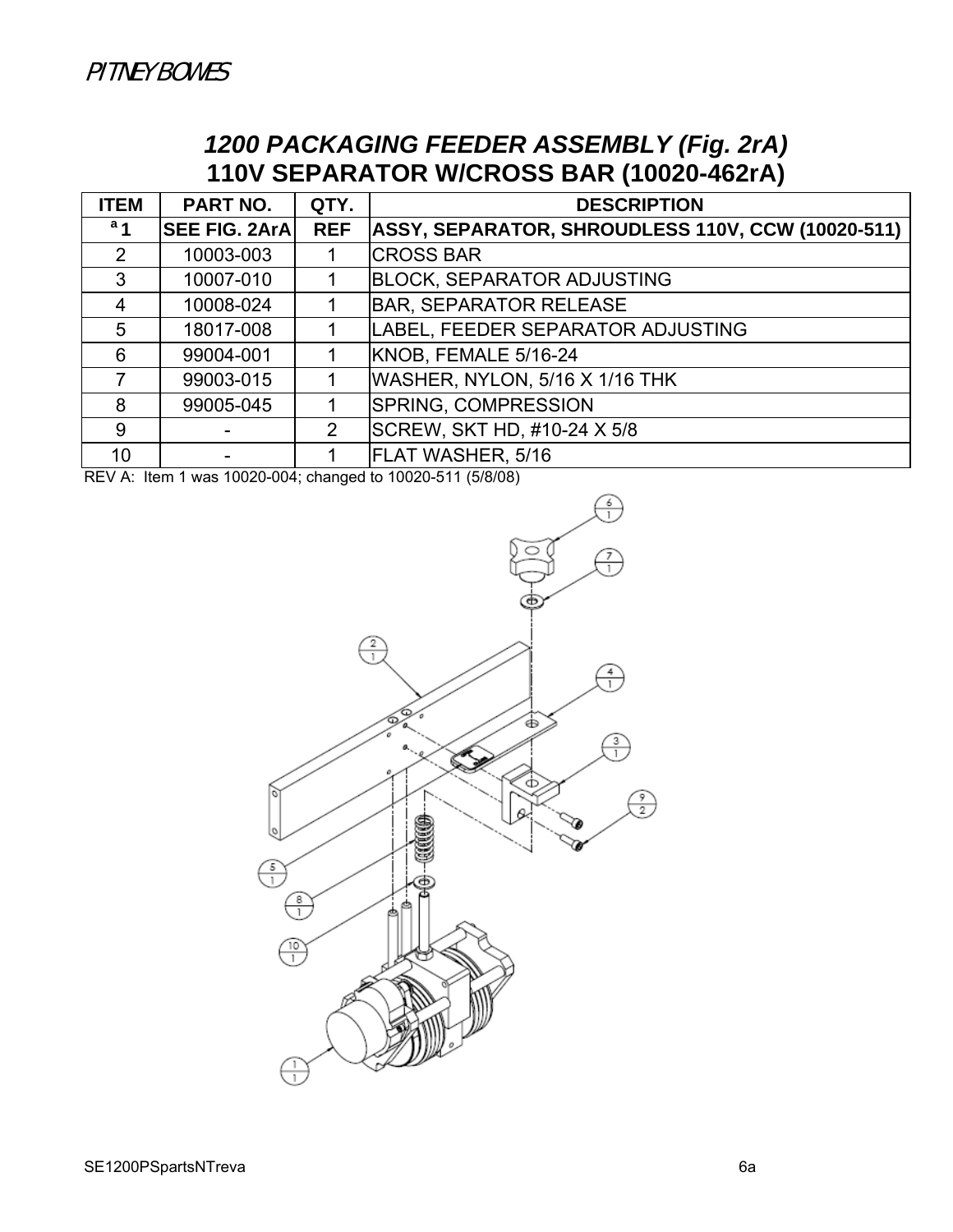### *ASSEMBLY, SEPARATOR, 110V, CCW (10020-004r0) (Fig. 2A)*

| <b>ITEM</b>    | <b>PART NO.</b> | QTY.           | <b>DESCRIPTION</b>                      |
|----------------|-----------------|----------------|-----------------------------------------|
| 1              | 10020-313       | $\mathbf{1}$   | <b>ASSY, MOTOR PLATE MTG, RH</b>        |
|                | 10011-001       | 1 EA           | <b>PLATE, MOTOR MOUNT</b>               |
|                | 99003-001       | 1 EA           | BEARING, 3/8 X 7/8, SHIELDED            |
| 2 <sup>1</sup> | 10018-035       | $\mathbf 1$    | ASSY, MOTOR SEPARATOR, 110V, CCW, 60 HZ |
|                | 99001-001       | 1 EA           | MOTOR, SEPARATOR, 110 VAC, 1/3 RPM      |
|                | 98020-065       | 1 EA           | $ CAPACITOR, 0.25$ µf                   |
|                | 98016-023       | 1 EA           | CONNECTOR, 2-POSITION MALE              |
| 3              | 10007-001       | 1              | <b>BLOCK, SEPARATOR 3" ROLLER</b>       |
| $\overline{4}$ | 10006-001       | $\overline{2}$ | WHEEL, SEPARATOR 3" DIA.                |
| 5              | 10005-003       | 1              | SHROUD, SEPARATOR                       |
| $\overline{6}$ | 10004-001       | 1              | SHAFT, SEPARATOR                        |
| $\overline{7}$ | 10012-002       | $\overline{2}$ | STANDOFF, SEPARATOR MOTOR               |
| 8              | 99003-001       | $\overline{2}$ | BEARING, 3/8 X 7/8, SHIELDED            |
| 9              | 10004-028       | $\mathbf{1}$   | STUD, SEPARATOR ADJUSTING               |
| 10             | 99006-002       | $\overline{2}$ | PIN, DOWEL, 5/16 X 3                    |
| 11             | 99002-002       | 1              | PULLEY, TIMING, 16MXL025, 3/16B         |
| 12             | 99002-001       | 1              | PULLEY, TIMING, 100MXL025, 3/8B         |
| 13             | 99000-006       | 1              | BELT, TIMING, 115MXL025                 |
| 14             | 10014-002       | 8              | O-RING, SEPARATOR 3"                    |
| 15             | 99003-017       | $\overline{4}$ | WASHER, NYLON 3/8 X 1/16 THK            |
| 16             | 99003-016       | $\overline{3}$ | WASHER, NYLON 3/8 X 1/32 THK            |
| 17             | 99006-001       | 1              | PIN, DOWEL, 3/8 X 1-1/4                 |
| 18             |                 | 1              | NUT, HEX, 5/16-24                       |
| 19             | -               | $\overline{2}$ | SCREW, FLAT HD, #8-32 X 1/2             |
| 20             | -               | $\overline{2}$ | SCREW, SKT HD, #6-32 X 2-1/2            |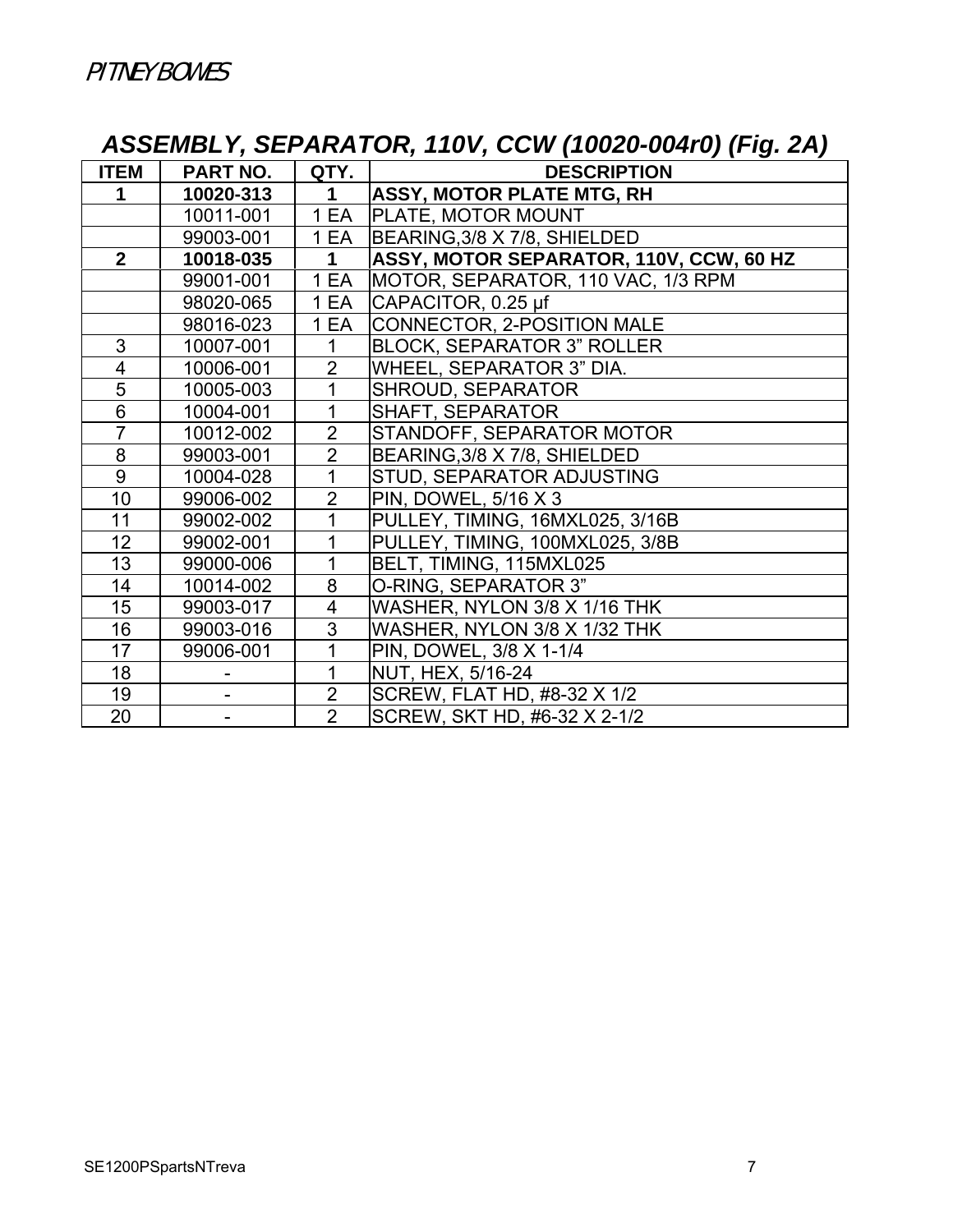

#### FEEDER WITH SHROUDED SEPARATOR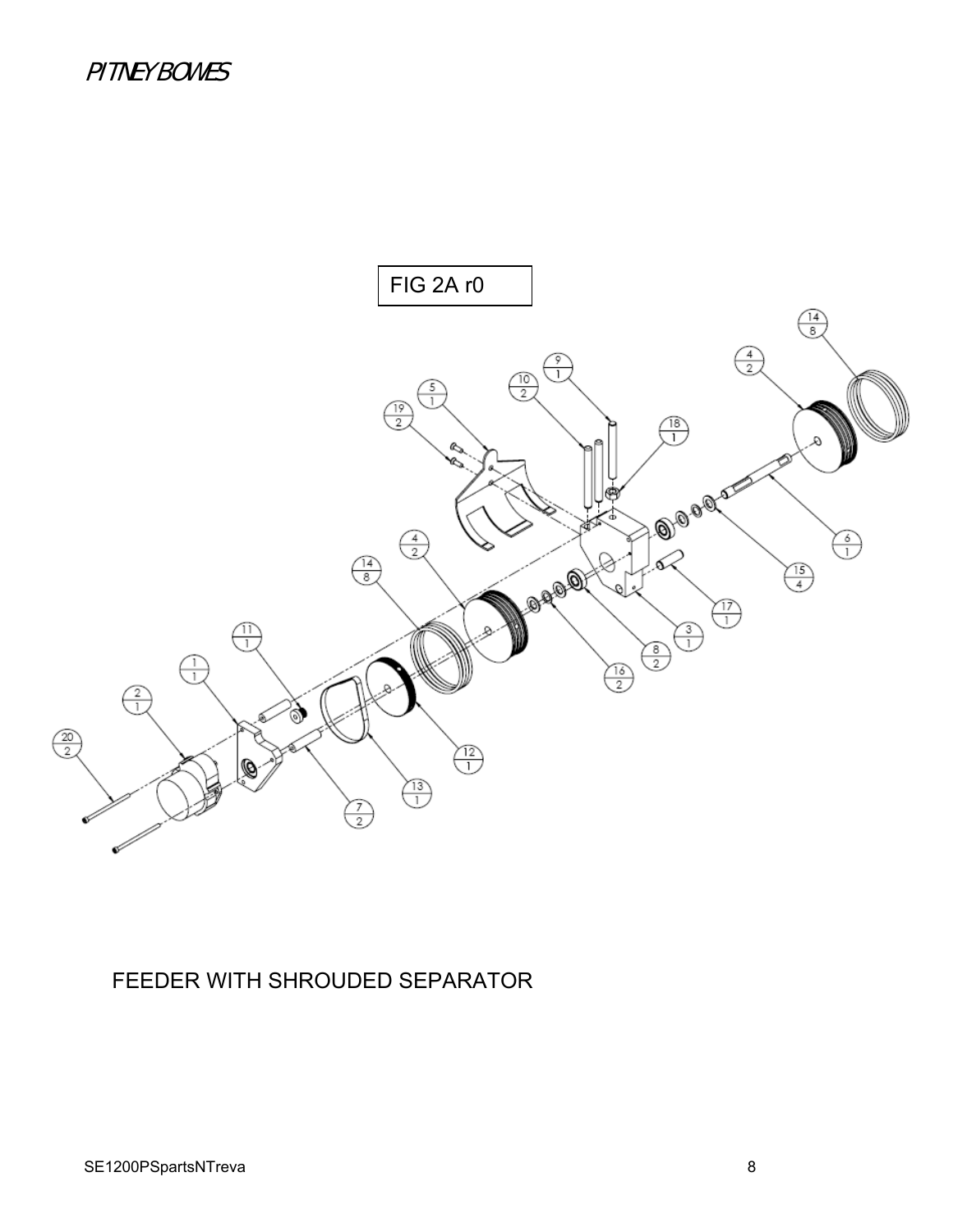| ASSY, SEPARATOR, SHROUDLESS, 110V, CCW (10020-511r0) |  |
|------------------------------------------------------|--|
| (Fig. 2ArA)                                          |  |

| <b>ITEM</b>    | <b>PART NO.</b> | QTY.           | <b>DESCRIPTION</b>                      |
|----------------|-----------------|----------------|-----------------------------------------|
|                | 10018-035       | 1              | ASSY, MOTOR SEPARATOR, 110V, CCW, 60 HZ |
|                | 99001-001       | 1 EA           | MOTOR, SEPARATOR, 110 VAC, 1/3 RPM      |
|                | 98020-065       | 1 EA           | CAPACITOR, 0.25 µf                      |
|                | 98016-023       | 1 EA           | CONNECTOR, 2-POSITION MALE              |
| $\overline{2}$ | 10007-142       | 1              | <b>BLOCK, SEPARATOR (SHROUDLESS)</b>    |
| 3              | 10011-083       | $\overline{2}$ | PLATE, SEPARATOR MOTOR MTG (SHROUDLESS) |
| 4              | 10006-001       | $\overline{2}$ | WHEEL, SEPARATOR 3" DIA.                |
| 5              | 10004-264       | 1              | SHAFT, SEPARATOR (SHROUDLESS)           |
| 6              | 10012-002       | 4              | STANDOFF, SEPARATOR MOTOR               |
| $\overline{7}$ | 99006-002       | $\overline{2}$ | PIN, DOWEL, 5/16 X 3                    |
| 8              | 99006-001       | 1              | PIN, DOWEL, 3/8 X 1-1/4                 |
| 9              | 10004-028       |                | STUD, SEPARATOR ADJUSTING               |
| 10             | 99002-001       |                | PULLEY, TIMING, 100MXL025, 3/8B         |
| 11             | 99002-002       |                | PULLEY, TIMING, 16MXL025, 3/16B         |
| 12             | 99000-006       |                | BELT, TIMING, 115MXL025                 |
| 13             | 10014-002       | 8              | O-RING, SEPARATOR 3"                    |
| 14             | 99003-001       | 4              | BEARING, 3/8 X 7/8, SHIELDED            |
| 15             | 99003-017       | 4              | WASHER, NYLON 3/8 X 1/16 THK            |
| 16             | 99003-016       | $\overline{2}$ | WASHER, NYLON 3/8 X 1/32 THK            |
| 17             |                 |                | NUT, HEX, 5/16-24                       |
| 18             |                 | $\overline{2}$ | SCREW, SKT HD, #6-32 X 2-1/4            |
| 19             |                 | $\overline{2}$ | SCREW, SKT HD, #6-32 X 2-1/2            |

REV A: FIG 2A was changed to 10020-511 (5/8/08)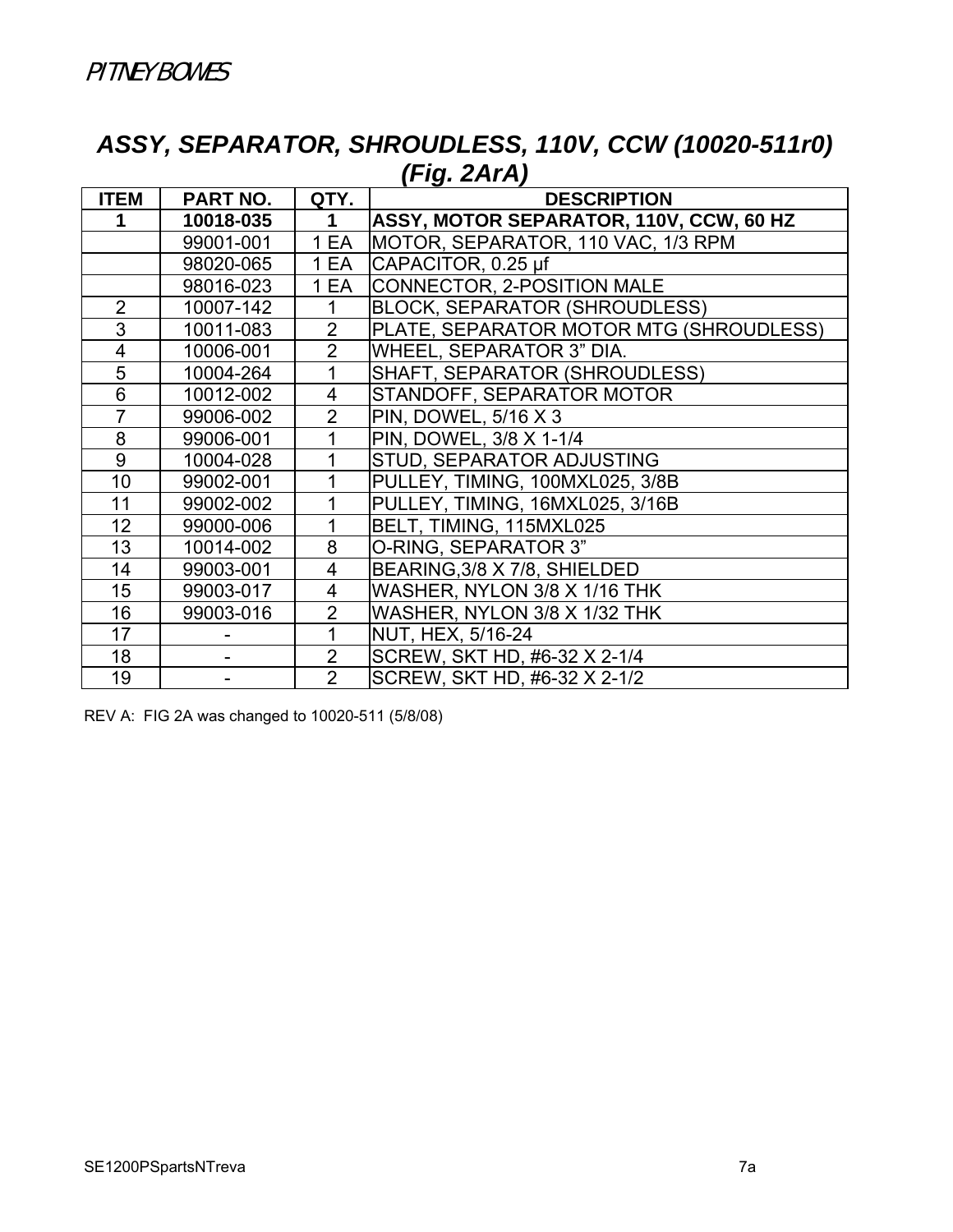

#### FEEDER WITH SHROUDLESS SEPARATOR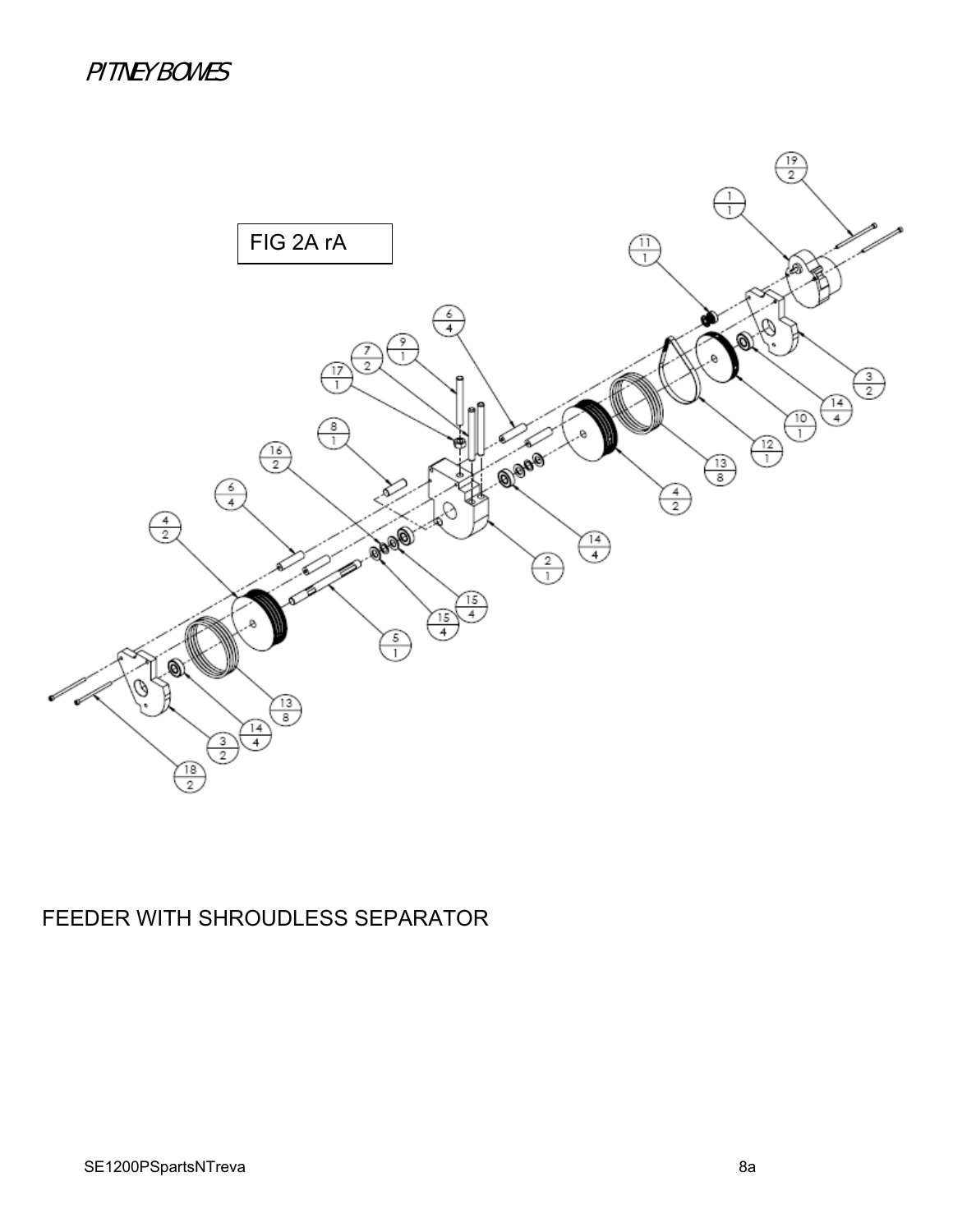| <b>ITEM</b> | <b>PART NO.</b> | QTY.          | <b>DESCRIPTION</b>                     |
|-------------|-----------------|---------------|----------------------------------------|
|             | 10004-021       |               | SHAFT, DRIVE (ELEVATOR BELT)           |
|             | 10006-018       | 3             | <b>PULLEY, CROWNED</b>                 |
| 3           | 10006-007       |               | ROLLER, FEEDER, 1/2 B                  |
|             | 10006-021       | $\mathcal{P}$ | <b>PULLEY, ELEVATOR DRIVE</b>          |
| 5           | 99002-054       |               | PULLEY, 20XL037, 1/2B                  |
| 6           | 99002-074       |               | PULLEY, TIMING, 22XL037, 1/2B W/KEYWAY |
|             | 99003-018       | $\mathcal{P}$ | WASHER, NYLON, 1/2 X 1/16              |
| 8           | 99034-003       | 2             | KEY, SQUARE, 1/8 X 3/4                 |

# *ASSEMBLY, MAIN SHAFT (10020-042r0) (Fig. 3)*

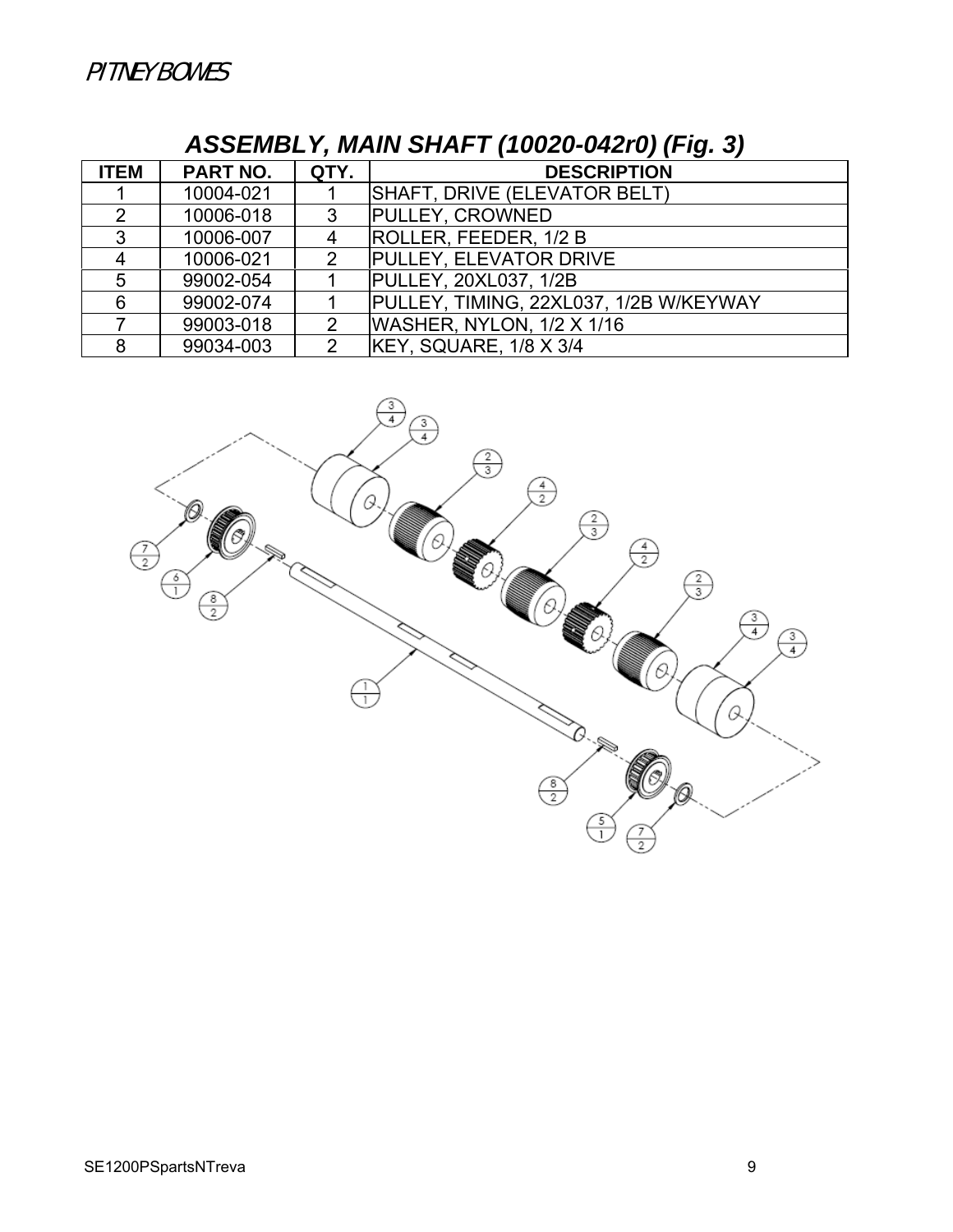# *ASSEMBLY, NIP ROLLER SHAFT (10020-027r0) (Fig. 4)*

| <b>ITEM</b>   | <b>PART NO.</b> | QTY. | <b>DESCRIPTION</b>               |
|---------------|-----------------|------|----------------------------------|
|               | 10004-119       |      | SHAFT, NIP ROLLER-3/4            |
| $\mathcal{P}$ | 10006-070       | 2    | ROLLER, NIP, 3/4 B               |
| 3             | 10006-071       | 3    | PULLEY, MATE, 3/4 B              |
|               | 10006-069       | 4    | ROLLER, FEEDER, 3/4 B            |
| 5             | 99002-054       |      | PULLEY, 20XL037, 1/2B            |
| 6             | 99002-031       |      | PULLEY, 24XL037, 1/2B, NO HUB    |
|               | 99003-018       | 5    | <b>WASHER, NYLON, 1/2 X 1/16</b> |
| 8             | 99003-082       | 4    | WASHER, NYLON, 3/4 X 1/16        |
| 9             | 99034-004       | 2    | KEY, WOODRUFF, 1/8 X 1/2         |

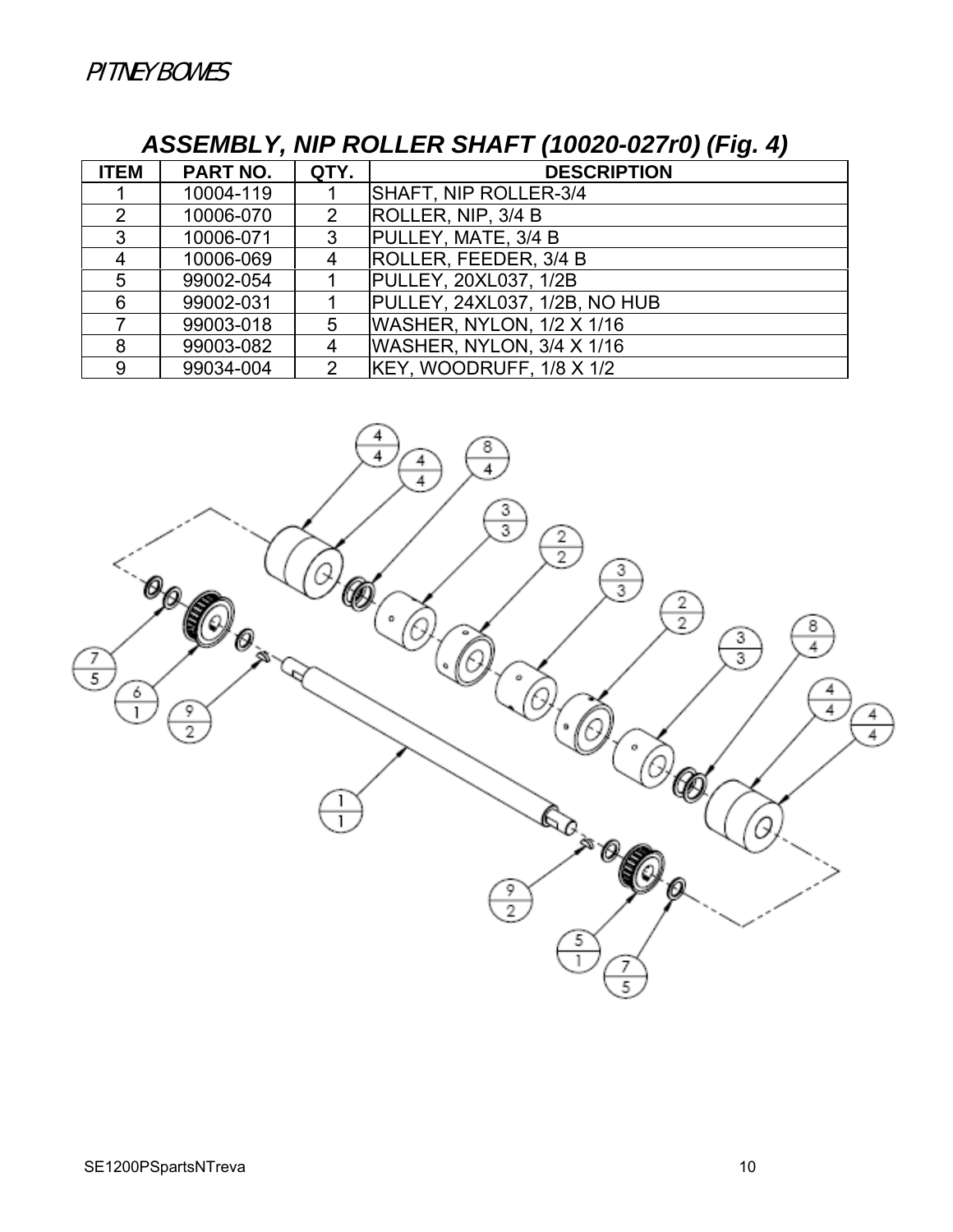| ASSEMBLY, CLUTCH SHAFT (10020-050r0) (Fig. 5) |  |
|-----------------------------------------------|--|
|-----------------------------------------------|--|

|             |                 |      | , , ,                            |
|-------------|-----------------|------|----------------------------------|
| <b>ITEM</b> | <b>PART NO.</b> | QTY. | <b>DESCRIPTION</b>               |
|             | 10004-158       |      | <b>SHAFT, CLUTCH</b>             |
|             | 99008-010       |      | CLUTCH, BRAKE, 24V (LENZA)       |
|             | 99002-031       |      | PULLEY, TIMING, 24XL037, 1/2B    |
|             | 99022-004       |      | <b>SNAP RING, 1/2</b>            |
|             | 99003-018       |      | <b>WASHER, NYLON, 1/2 X 1/16</b> |
| 6           | 99034-003       |      | KEY, SQUARE, 1/8 X 3/4           |

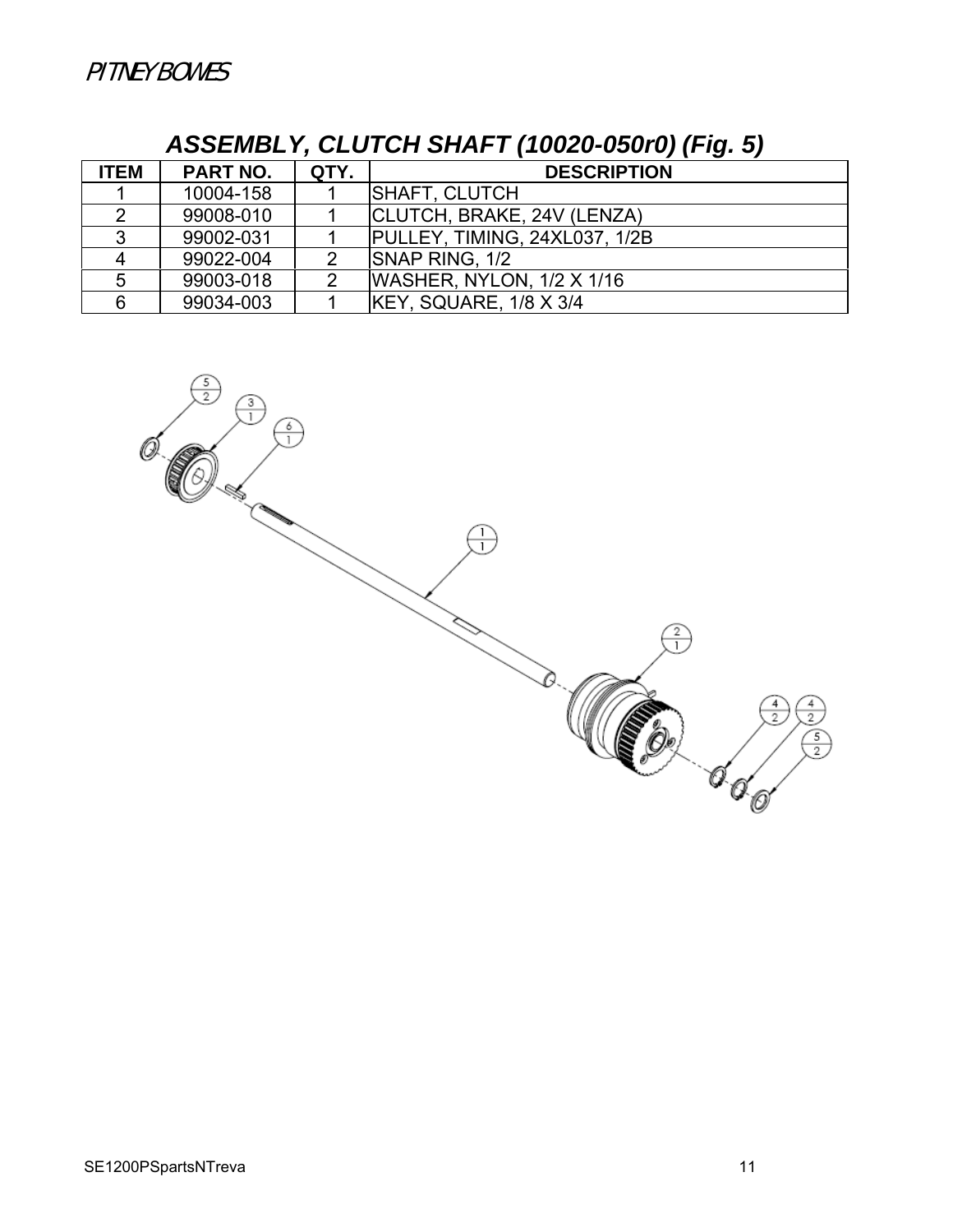# *ASSEMBLY, ELEVATOR SHAFT (10020-055r0) (Fig. 6)*

| <b>ITEM</b> | <b>PART NO.</b> | QTY. | <b>DESCRIPTION</b>            |
|-------------|-----------------|------|-------------------------------|
|             | 10004-023       |      | <b>SHAFT, SUPPORT IDLER</b>   |
|             | 10006-022       |      | <b>PULLEY, ELEVATOR IDLER</b> |
|             | 99003-001       | 4    | BEARING, SEALED, 3/8 X 7/8    |
|             | 99003-016       |      | WASHER, NYLON, 3/8 X 1/32     |
| 5           | 99022-003       |      | <b>SNAP RING, 3/8</b>         |
| 6           | 10020-317       | 2    | ASSY, KNOB, #10-24 X 1/2      |

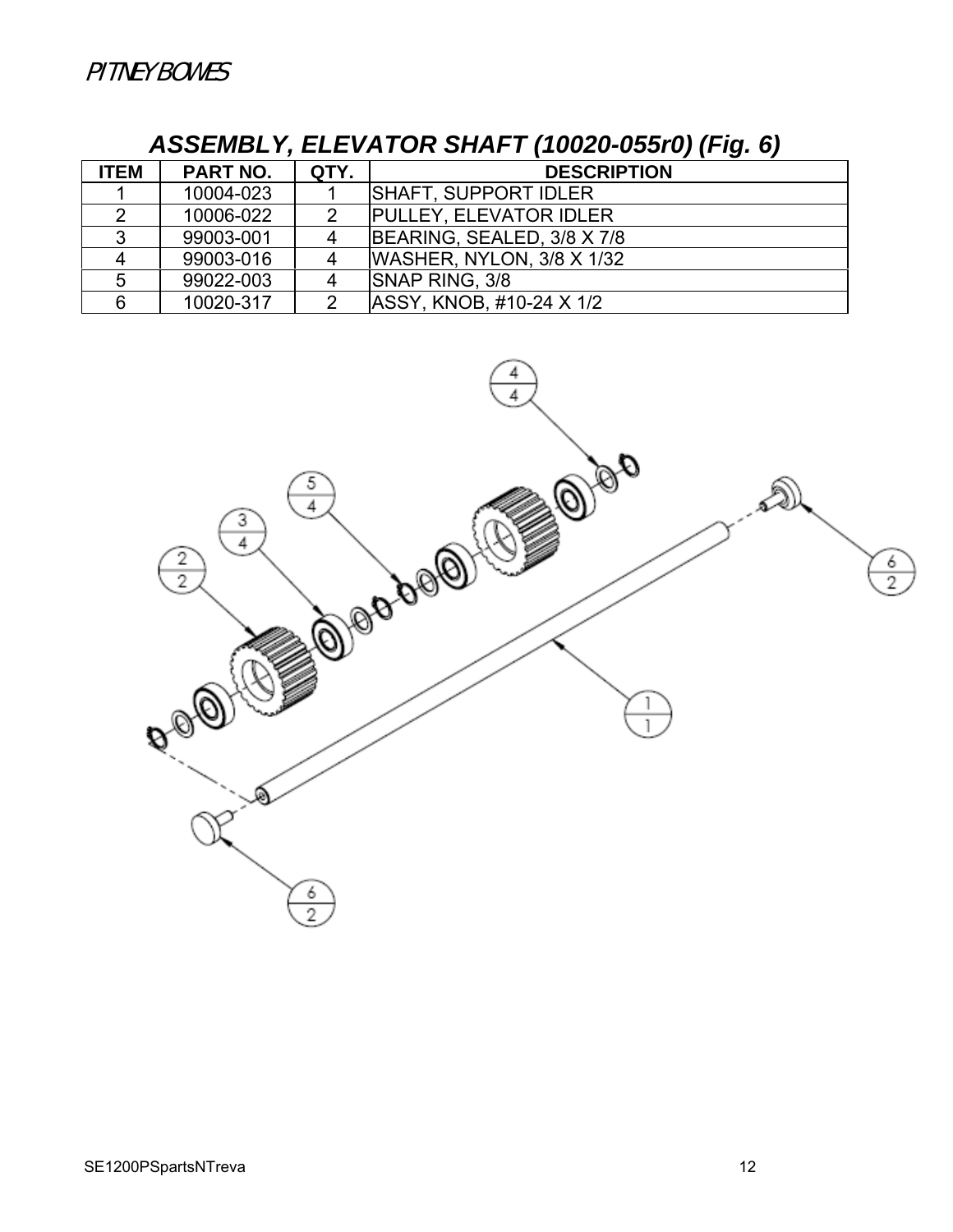| ASSEMBLY, SUPPORT IDLER SHAFT (10020-032r0) (Fig. 7) |  |  |  |
|------------------------------------------------------|--|--|--|
|------------------------------------------------------|--|--|--|

| <b>ITEM</b> | <b>PART NO.</b> | QTY. | <b>DESCRIPTION</b>               |
|-------------|-----------------|------|----------------------------------|
|             | 10004-023       |      | <b>SHAFT, SUPPORT IDLER</b>      |
|             | 10006-012       |      | <b>ROLLER. IDLER</b>             |
|             | 99003-001       | 6    | BEARING, SEALED, 3/8 X 7/8       |
|             | 99022-003       | 6    | <b>SNAP RING, 3/8</b>            |
|             | 99003-016       | 6    | <b>WASHER, NYLON, 3/8 X 1/32</b> |

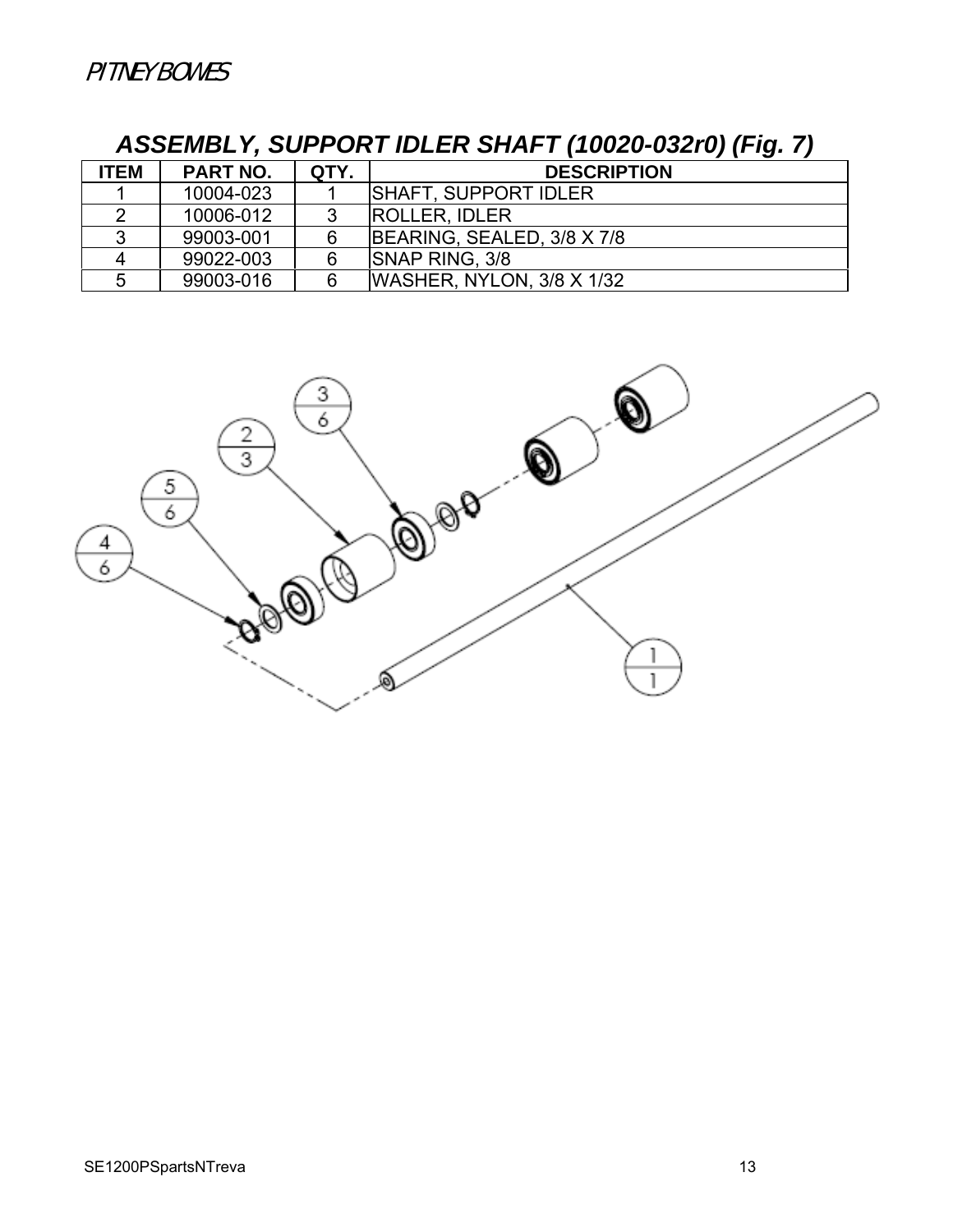# *ASSEMBLY, FRONT SHAFT (10020-017r0) (Fig. 8)*

| <b>ITEM</b> | <b>PART NO.</b> | QTY. | <b>DESCRIPTION</b>           |
|-------------|-----------------|------|------------------------------|
|             | 10004-024       |      | ISHAFT. FRONT                |
|             | 99006-028       |      | <b>PIN, DOWEL, 1/4 X 5/8</b> |
|             | 99003-056       |      | BEARING, 1/4 X 5/8 SEALED    |

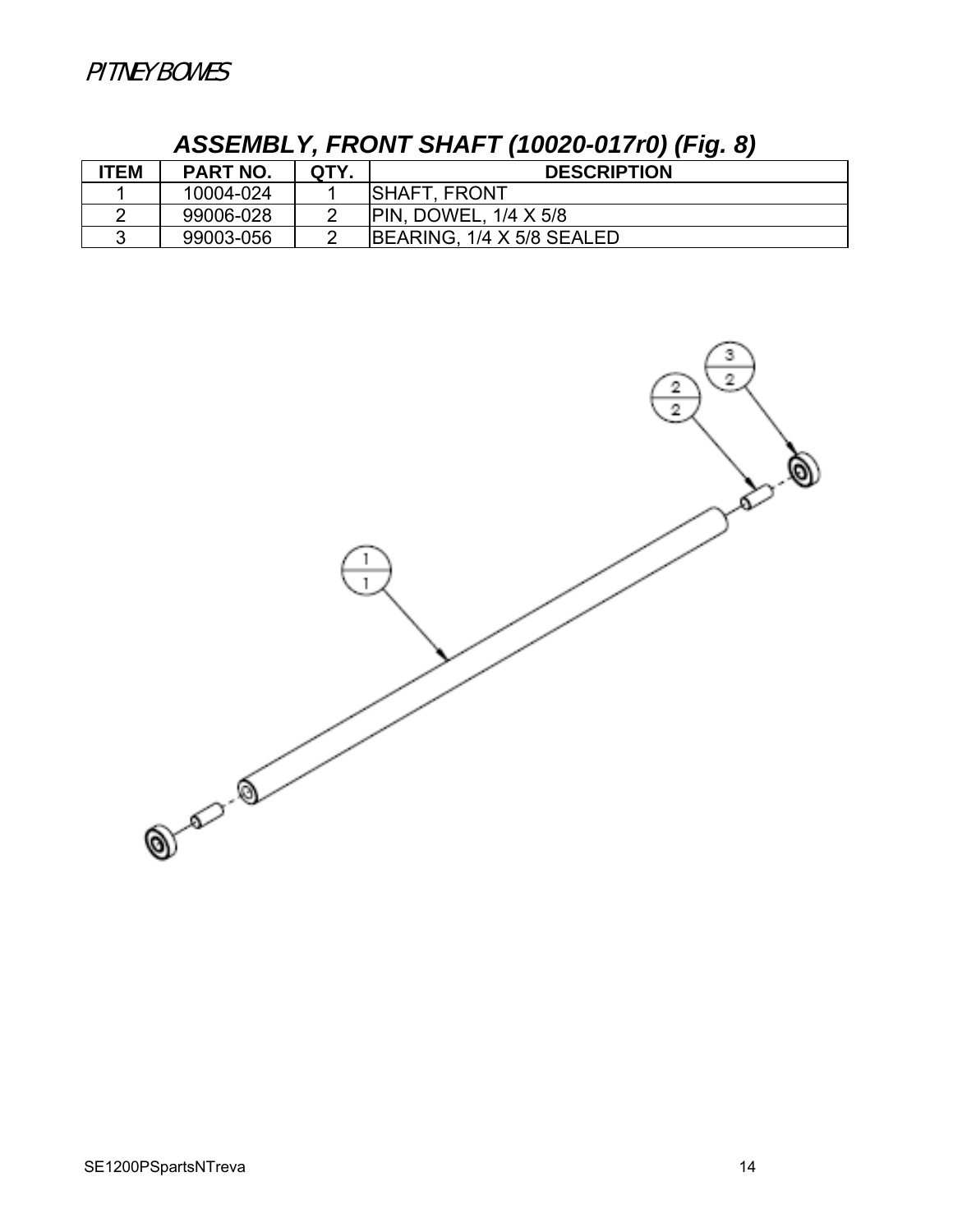# *ASSEMBLY, CHASSIS (10020-067r0) (Fig. 9)*

| <b>ITEM</b>    | PART NO.  | QTY.           | . <u>.</u> <i>.</i><br><b>DESCRIPTION</b> |
|----------------|-----------|----------------|-------------------------------------------|
|                | 10000-007 | 1              | SIDE FRAME, LH                            |
| $\overline{2}$ | 10000-008 | 1              | SIDE FRAME, RH                            |
| 3              | 10001-006 | 1              | COVER, TOP                                |
| $\overline{4}$ | 10002-004 | 1              | <b>BOTTOM PANEL</b>                       |
| 5              | 10008-007 | $\overline{2}$ | <b>CROSS BRACE (LOWER)</b>                |
| 6              | 10008-008 | 1              | <b>CROSS BRACE (UPPER)</b>                |
| $\overline{7}$ | 10010-003 | 5              | FOOT, BOTTOM                              |
| 8              | 99007-001 | 5              | FOOT, SUCTION, #8-32                      |
| 9              | 99003-083 | 6              | BEARING, 1/2 X 1-1/8 SEALED               |
| 10             | 99036-003 | 6              | SHIM, BEARING, 3/4 X 1-1/8 X .006         |
| 11             | 99036-005 | $\overline{2}$ | SHIM, ARBOR, 3/8 X 5/8 X .006             |
| 12             | 10007-003 | 1              | <b>NUT, PAPER SLIDE</b>                   |
| 13             | 10007-004 | 1              | <b>WASHER, PAPER SLIDE</b>                |
| 14             | 10020-317 | 1              | ASSY, KNOB, #10-24 X 1/2                  |
| 15             | 99006-020 | 1              | PIN, ROLL, 5/32 X 3/4                     |
| 16             | 10020-447 | 1              | <b>ASSY, CLUTCH STOP</b>                  |
|                | 10008-006 | 1 EA           | <b>CLUTCH STOP</b>                        |
|                | 99006-021 | 1 EA           | PIN, ROLL, 3/16 X 1-1/4                   |
| 17             |           | 15             | SCREW, SKT HD, #10-24 X 3/8               |
| 18             |           | 1              | SCREW, SKT HD, #10-24 X 1/2               |
| 19             |           | 4              | SCREW, SKT HD, #10-24 X 3/4               |

See next page for details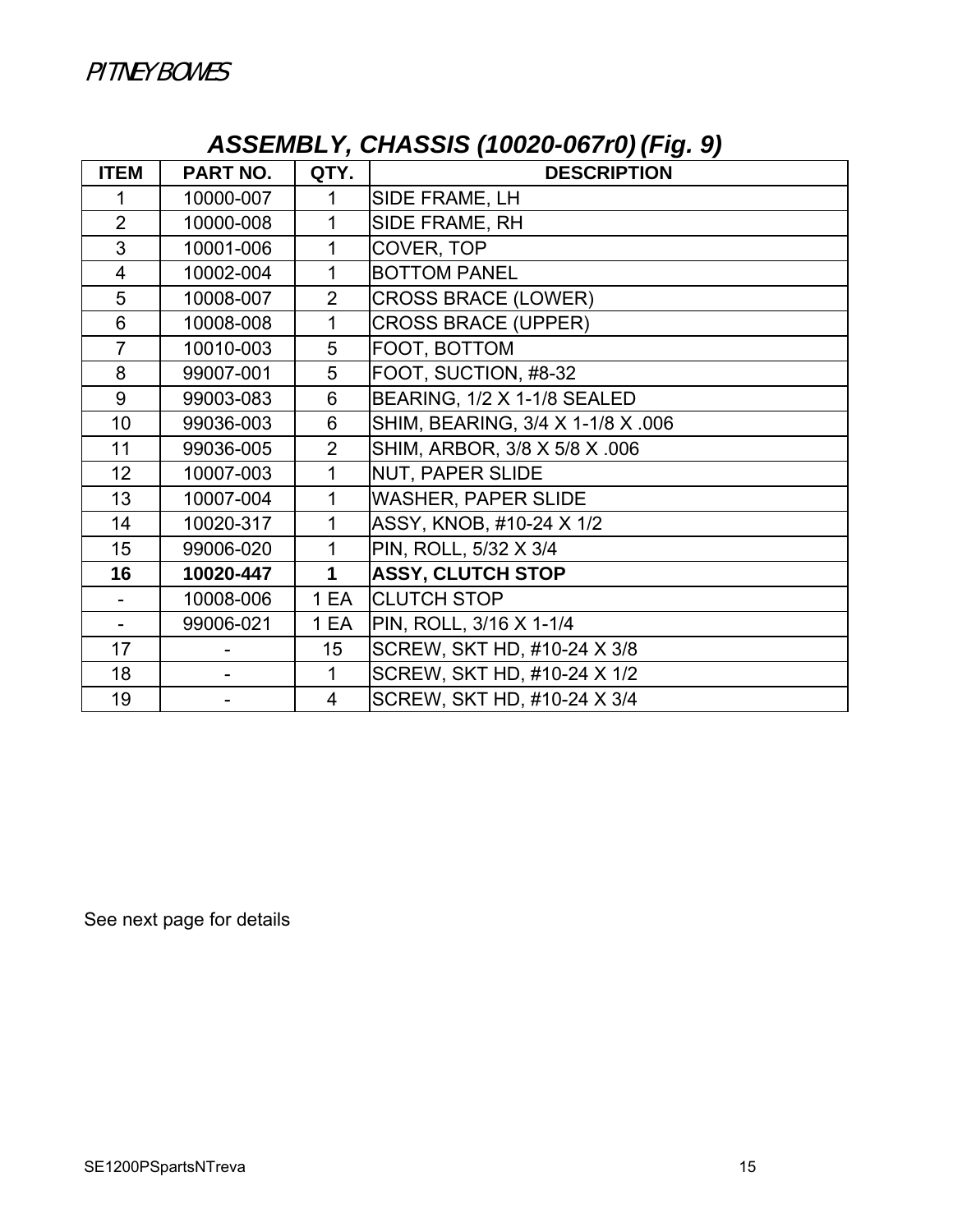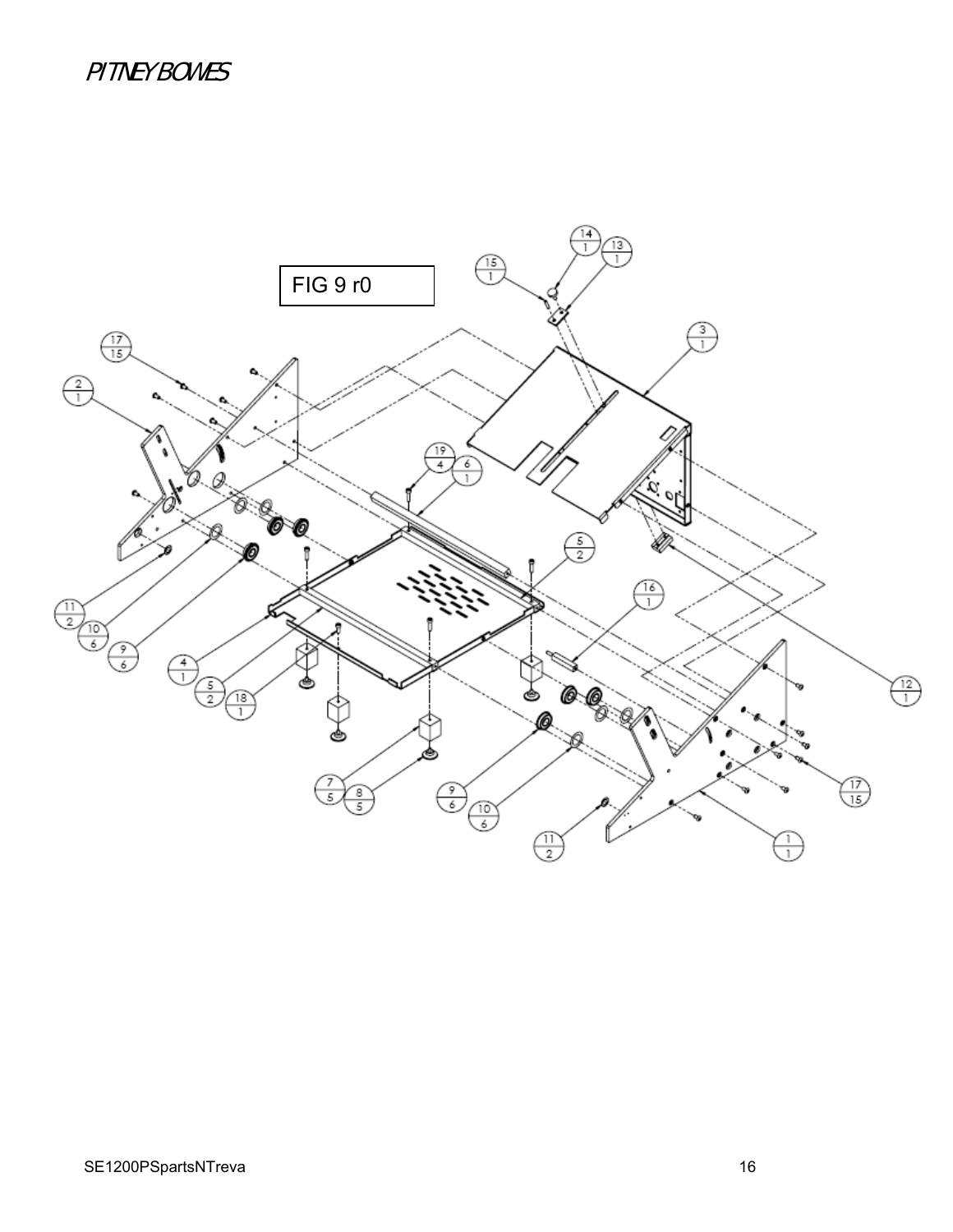| <b>ITEM</b>   | <b>PART NO.</b> | QTY.          | <b>DESCRIPTION</b>             |
|---------------|-----------------|---------------|--------------------------------|
|               | 99001-032       |               | MOTOR, 1/6 HP, 4Z528, DC       |
| $\mathcal{P}$ | 99002-007       |               | PULLEY, TIMING, 16XL037-1/2B   |
| 3             | 10012-004       | 4             | <b>STANDOFF, MOTOR</b>         |
|               |                 |               | SCREW, SKT HD, #10-24 X 1/2    |
| N/S           | 98016-057       | $\mathcal{P}$ | CONTACT PIN, 18-24 AWG         |
| N/S           | 98010-092       | 6"            | WIRE, 16 AWG, GREEN/YELLOW     |
| N/S           | 98016-021?      |               | CONNECTOR, 5-POS FEMALE (.093) |

# *ASSEMBLY, MOTOR (10020-060r0) (Fig. 10)*

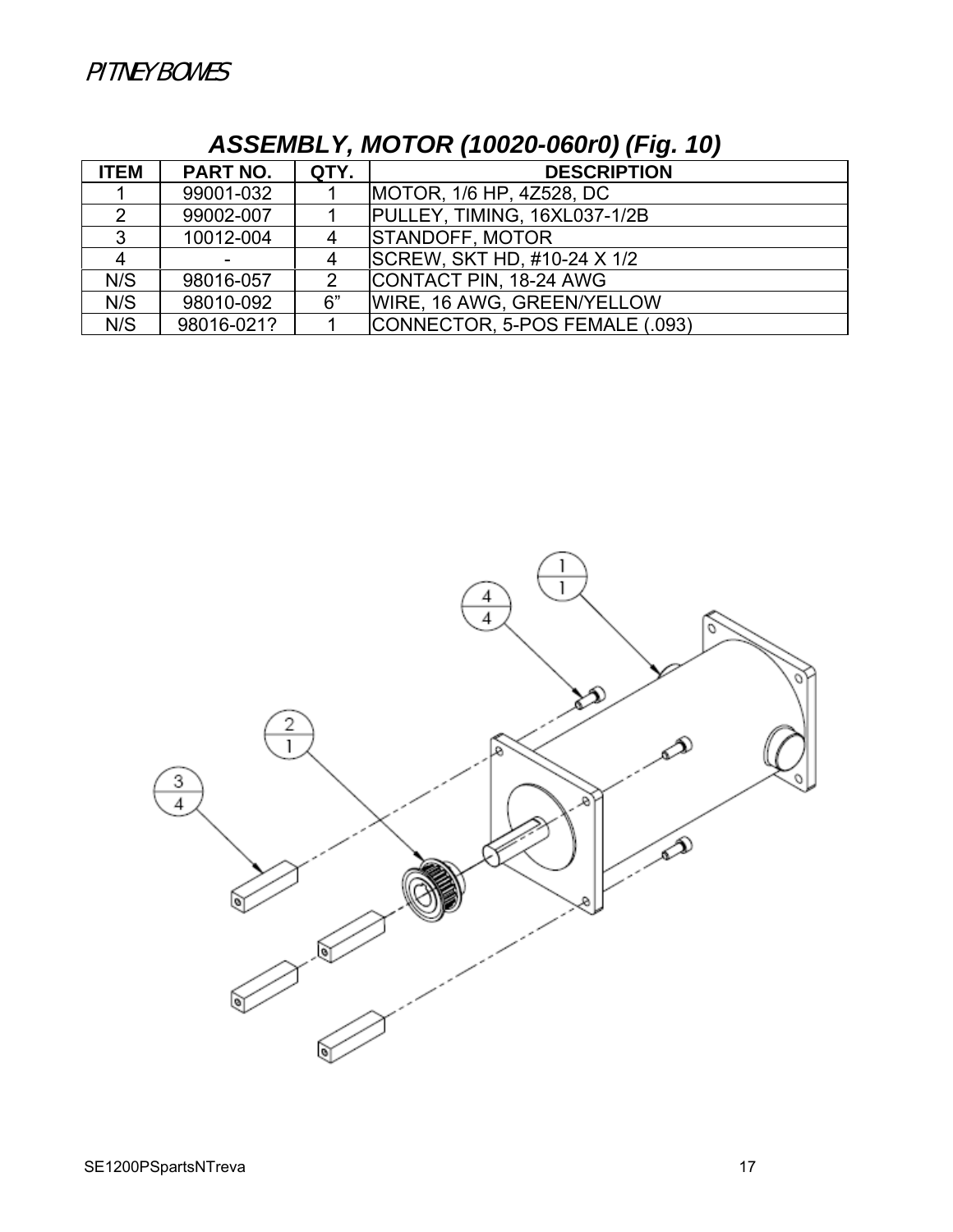# *ASSEMBLY, SIDE (PAPER) GUIDES (10020-010r0) (Fig. 11)*

| <b>ITEM</b> | <b>PART NO.</b> | QTY.            | $\sqrt{ }$<br>$\tilde{\phantom{a}}$<br><b>DESCRIPTION</b> |
|-------------|-----------------|-----------------|-----------------------------------------------------------|
|             | 10005-200 $a$   |                 | GUIDE, FRONT PAPER (old #10005-002)                       |
| 2           | 10005-008       |                 | SIDE GUIDE, LH                                            |
| 3           | 10005-015       | 1               | <b>GUIDE BUSINESS, LH TALL</b>                            |
| 4           | 10005-009       | 1               | SIDE GUIDE, RH                                            |
| 5           | 10005-014       | 1               | <b>GUIDE BUSINESS, RH TALL</b>                            |
| 6           | 10009-002       | $\overline{2}$  | <b>BRACKET, SIDE GUIDE MTG</b>                            |
|             | 10007-007       | $\overline{2}$  | <b>CLAMP, BUSINESS GUIDE, UPPER</b>                       |
| 8           | 10007-008       | $\overline{2}$  | <b>CLAMP, BUSINESS GUIDE</b>                              |
| 9           | 99004-003       | $\overline{2}$  | HANDLE, RATCHET, #10-24 X 5/8                             |
| 10          | 10020-316       | 6               | ASSY, KNOB, #10-24 X 3/8                                  |
| 11          |                 | 12 <sub>2</sub> | SCREW, FLAT HD, #8-32 X 3/8                               |
| 12          |                 | 4               | <b>SCREW, FLAT HD, #6-32 X 3/8</b>                        |

REV A: Item 1 was changed from 10005-002 to 10005-200 (5/18/08)

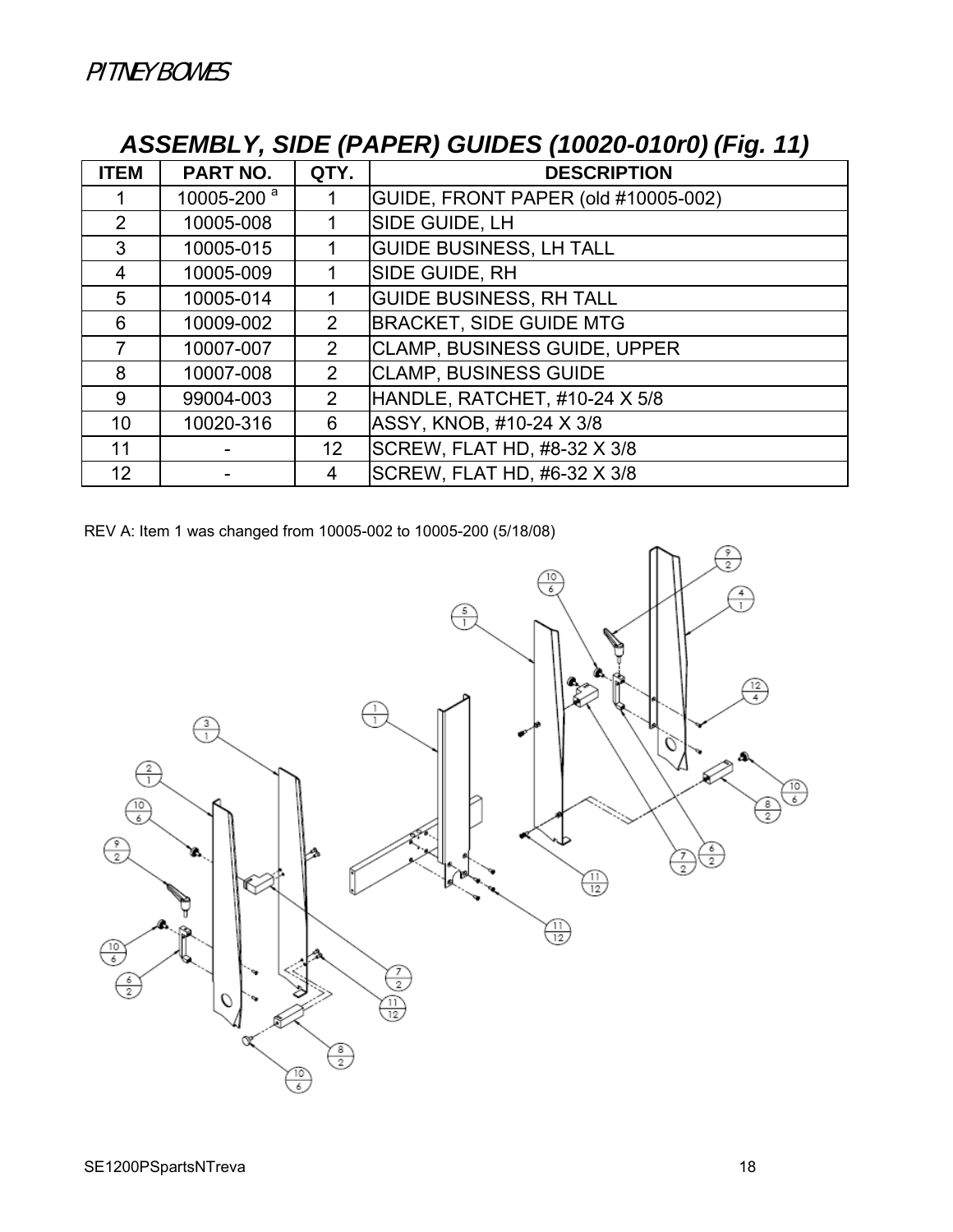| <b>ITEM</b> | <b>PART NO.</b> | QTY. | <b>DESCRIPTION</b>           |
|-------------|-----------------|------|------------------------------|
|             | 10009-003       |      | <b>BRACKET, PAPER SLIDE</b>  |
|             | 10004-006       |      | <b>SHAFT, PAPER SLIDE</b>    |
| 3           | 10005-016       | 6    | <b>SLIDE, PAPER</b>          |
| Δ           | 99022-001       | 8    | <b>SNAP RING, 1/4"</b>       |
| 5           | 99039-009       |      | 0.3 FT ANTI-SKID TAPE, BLACK |

#### **ASSEMBLY, PAPER SLIDE (10020-058r0) (FIG. 12)**

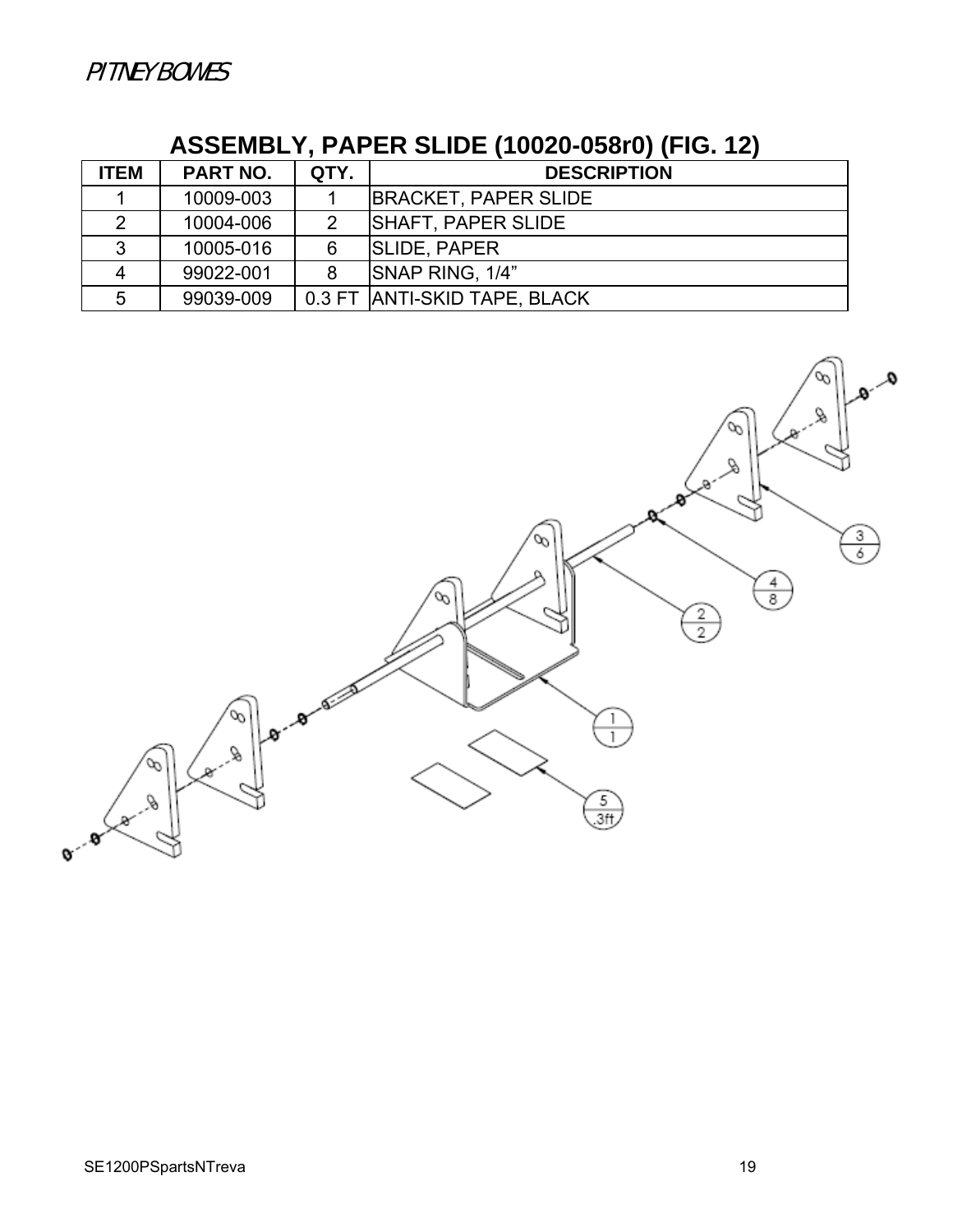|               |                          |      | -                                 |
|---------------|--------------------------|------|-----------------------------------|
| <b>ITEM</b>   | PART NO.                 | QTY. | <b>DESCRIPTION</b>                |
|               | 10011-002                | 2    | <b>PLATE, ROLLER MTG</b>          |
| $\mathcal{P}$ | 10012-003                | 2    | <b>SPACER, TONGUE</b>             |
| 3             | 10006-016                |      | <b>ROLLER, TONGUE</b>             |
|               | 10004-016                | 2    | <b>WEIGHT</b>                     |
| 5             |                          |      | SCREW, BUTTON HEAD, #8-32 X 3/8   |
|               | $\overline{\phantom{0}}$ |      | SCREW, BUTTON HEAD, #8-32 X 1-1/8 |

*ASSEMBLY, TRAILING ARM (10020-072r0) (Fig. 13)*

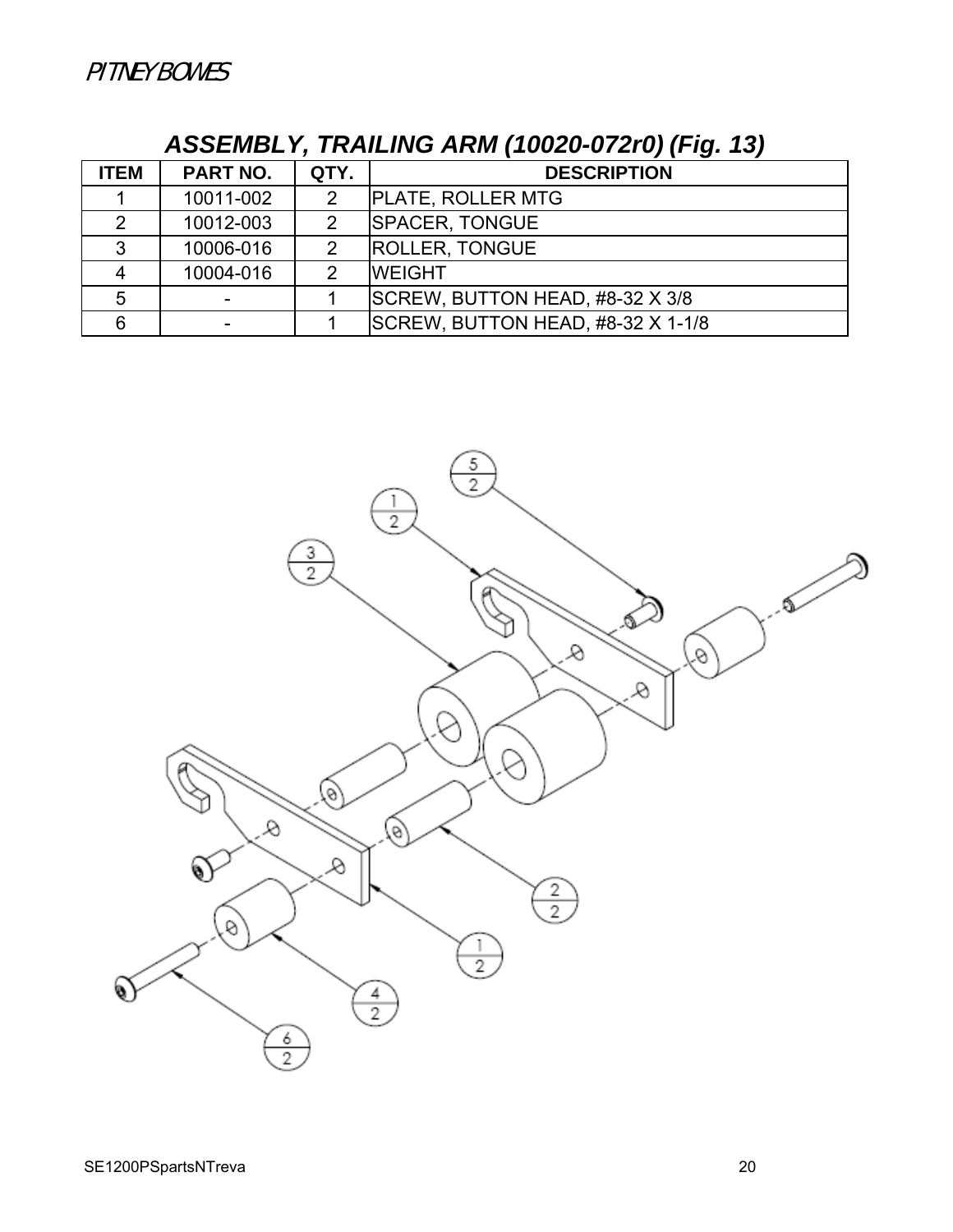| <b>ITEM</b> | <b>PART NO.</b> | QTY. | <b>DESCRIPTION</b>           |
|-------------|-----------------|------|------------------------------|
|             | 10007-011       |      | <b>BLOCK, IDLER SUPPORT</b>  |
|             | 10004-015       |      | <b>SHAFT, IDLER STUD</b>     |
|             | 10006-027       |      | <b>PULLEY, 20XL037, 1/2B</b> |
|             | 99003-001       |      | BEARING, SEALED, 3/8 X 7/8   |
| 5           | 99003-016       |      | WASHER, NYLON, 3/8 X 1/32    |
| 6           | 99022-003       |      | <b>SNAP RING, 3/8</b>        |

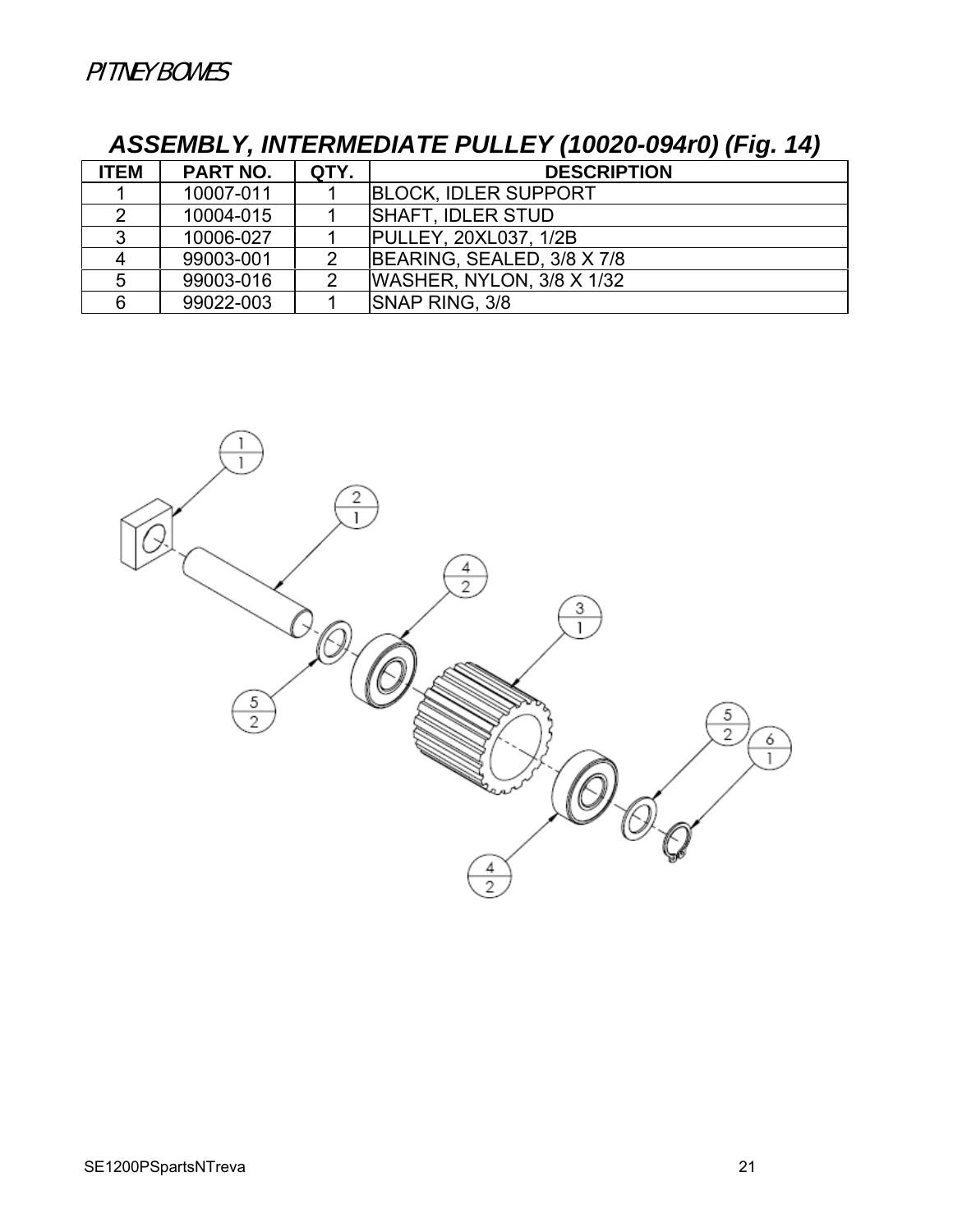#### *ASSEMBLY, ACCELERATOR (10020-079r0) (Fig. 15)*

| <b>ITEM</b>    | <b>PART NO.</b>    | QTY.           | <b>DESCRIPTION</b>                        |
|----------------|--------------------|----------------|-------------------------------------------|
|                | <b>SEE FIG 15A</b> |                | ASSY, ACCELERATOR CHASSIS (10020-083)     |
| $\mathfrak{p}$ | <b>SEE FIG15B</b>  |                | ASSY, ACCELERATOR DRIVE SHAFT (10020-087) |
| 3              | <b>SEE FIG 15C</b> |                | ASSY, ACCELERATOR IDLER SHAFT (10020-090) |
| 4              | <b>SEE FIG 15D</b> |                | ASSY, FRONT SHAFT-ACCELERATOR (10020-092) |
| 5              | <b>SEE FIG 15E</b> |                | <b>ASSY, ROLLER RACK (10017-002)</b>      |
| 6              | 10005-021          | $\overline{2}$ | <b>SLIDE, PAPER</b>                       |
|                | 10007-009          | 2              | <b>CLAMP, PAPER SLIDE</b>                 |
| 8              | 10009-026          |                | <b>BRACKET, SENSOR MTG</b>                |
| 9              | 99000-001          |                | BELT, TIMING, 90XL037                     |
| 10             | 99000-004          | 2              | <b>BELT, RED GUM</b>                      |
| 11             | 98009-022          | 1/2            | SENSOR, PHOTO-ELECTRIC SWITCH             |
| 12             |                    | 2              | SCREW, BUTTON HD, #6-32 X 1/4             |
| 13             |                    | 4              | SCREW, SKT HD, #10-24 X 5/8               |
|                | 98016-063          |                | CONNECTOR, 6-POS, MALE (.093)             |



See next page for details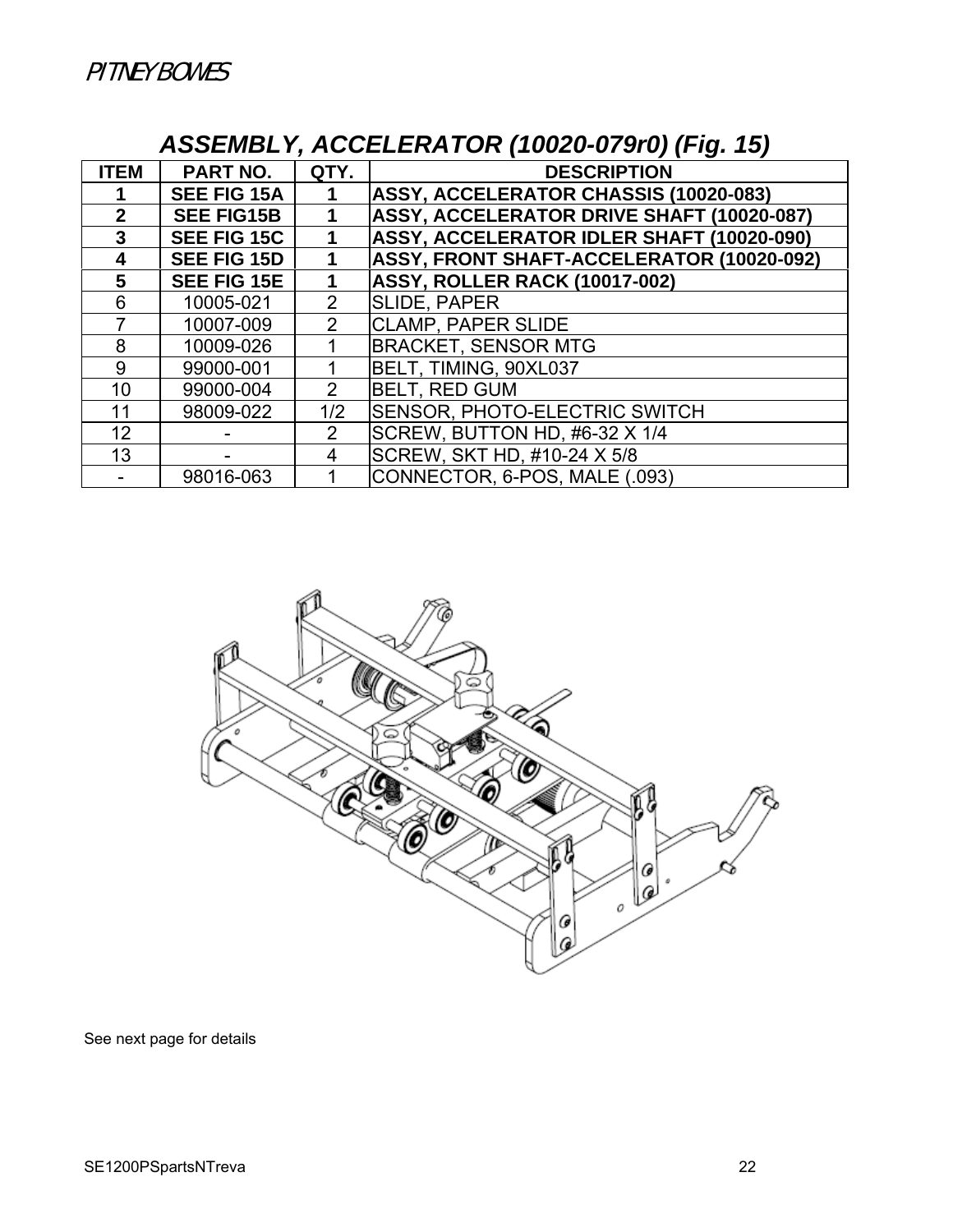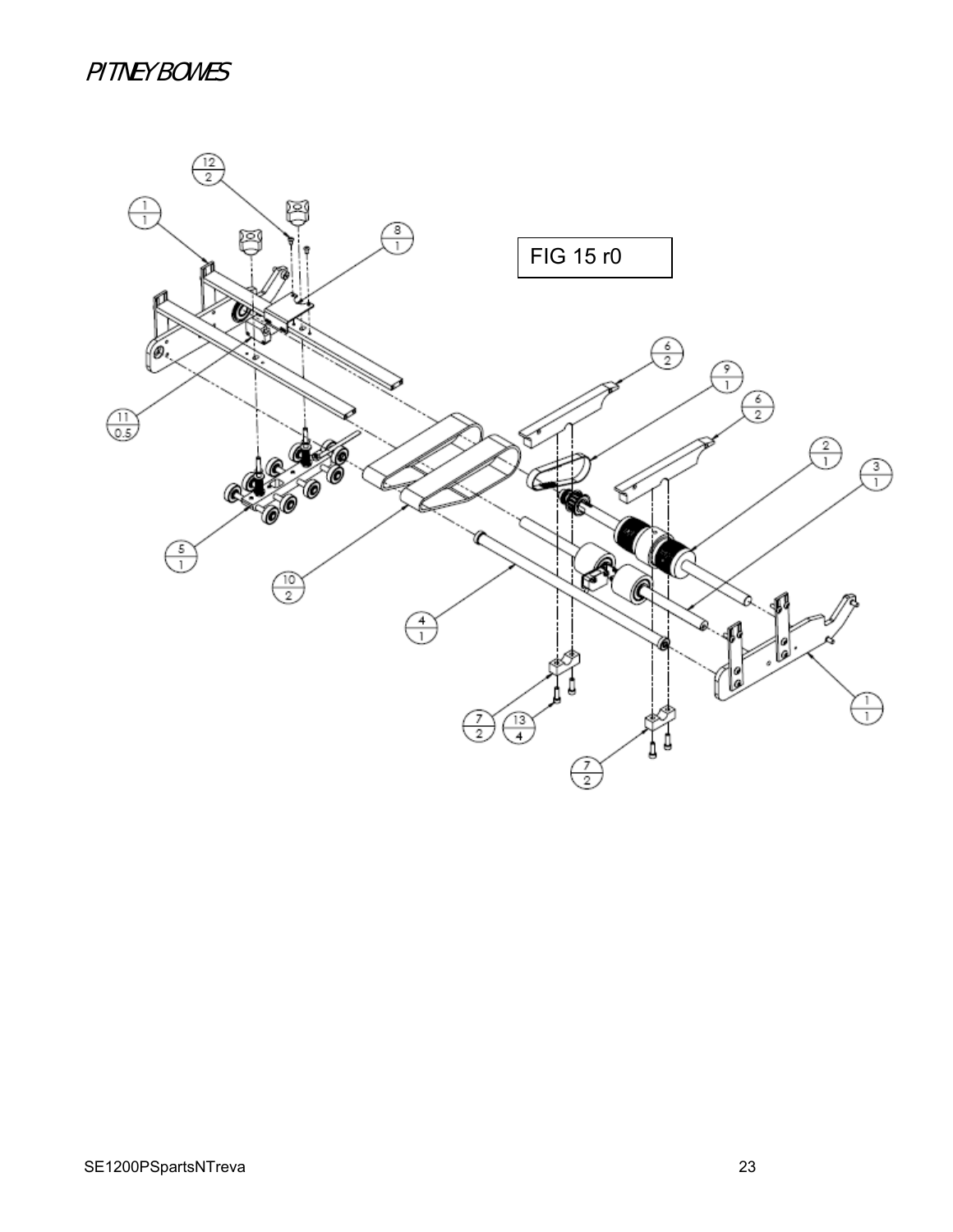### *ASSEMBLY, ACCELERATOR CHASSIS (10020-083r0) (Fig. 15A)*

| <b>ITEM</b> | <b>PART NO.</b> | QTY.          | <b>DESCRIPTION</b>                  |
|-------------|-----------------|---------------|-------------------------------------|
|             | 10000-011       |               | <b>SIDE FRAME-ACCELERATOR LH</b>    |
| 2           | 10000-012       |               | SIDE FRAME-ACCELERATOR RH           |
| 3           | 10008-005       | 2             | <b>BAR, ROLLER RACK MTG</b>         |
|             | 10008-009       | 4             | <b>BAR, ROLLER RACK SUPPORT</b>     |
| 5           | 99033-006       | 4             | BOLT, SHOULDER, STL, 1/4 X 1/4      |
| 6           | 99003-083       | 2             | BEARING, 1/2 ID X 1-1/8 OD SHIELDED |
|             | 99036-003       | $\mathcal{P}$ | SHIM, BEARING, 3/4 X 1-1/8 X .006   |
| 8           | 99036-005       | $\mathcal{P}$ | SHIM, ARBOR, 3/8 X 5/8 X .006       |
| 9           |                 | 8             | SCREW, BUTTON HD, #10-24 X 3/8      |
| 10          |                 | 8             | SCREW, BUTTON HD, #8-32 X 1/2       |

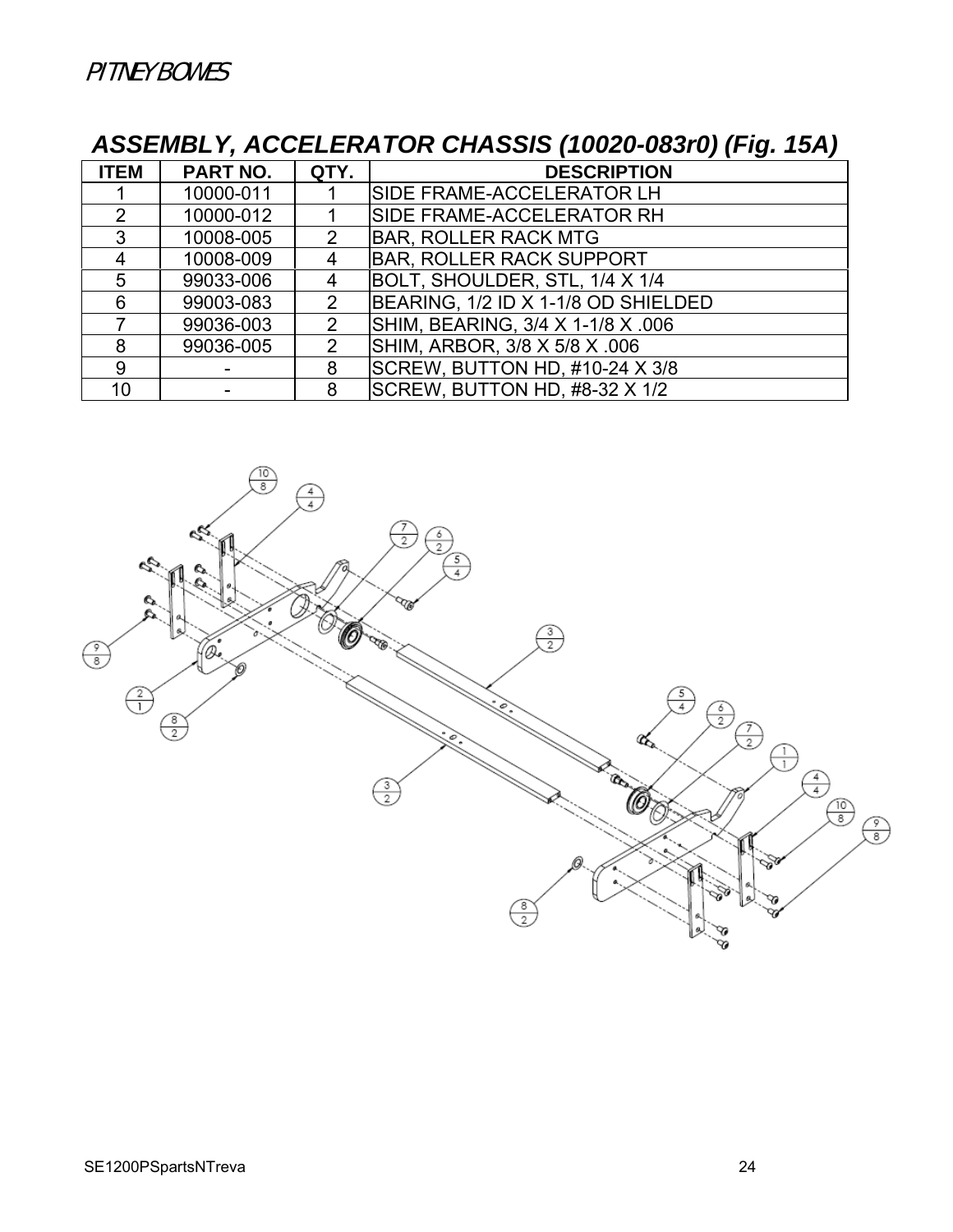### *ASSY, ACCELERATOR DRIVE SHAFT (10020-087r0) (Fig. 15B)*

| <b>ITEM</b> | PART NO.  | QTY. | <b>DESCRIPTION</b>              |
|-------------|-----------|------|---------------------------------|
|             | 10004-019 |      | <b>SHAFT, ACCELERATOR DRIVE</b> |
|             | 10006-018 |      | <b>PULLEY, CROWNED</b>          |
| 3           | 10006-013 |      | <b>ROLLER, NIP</b>              |
|             | 99002-028 |      | PULLEY, TIMING, 14XL037, 1/2B   |
| 5           | 99022-004 |      | SNAP RING, 1/2                  |
| 6           | 99003-018 | 2    | WASHER, NYLON, 1/2 X 1/16       |
|             | 10019-008 |      | <b>KEY, MODIFIED 1/8</b>        |

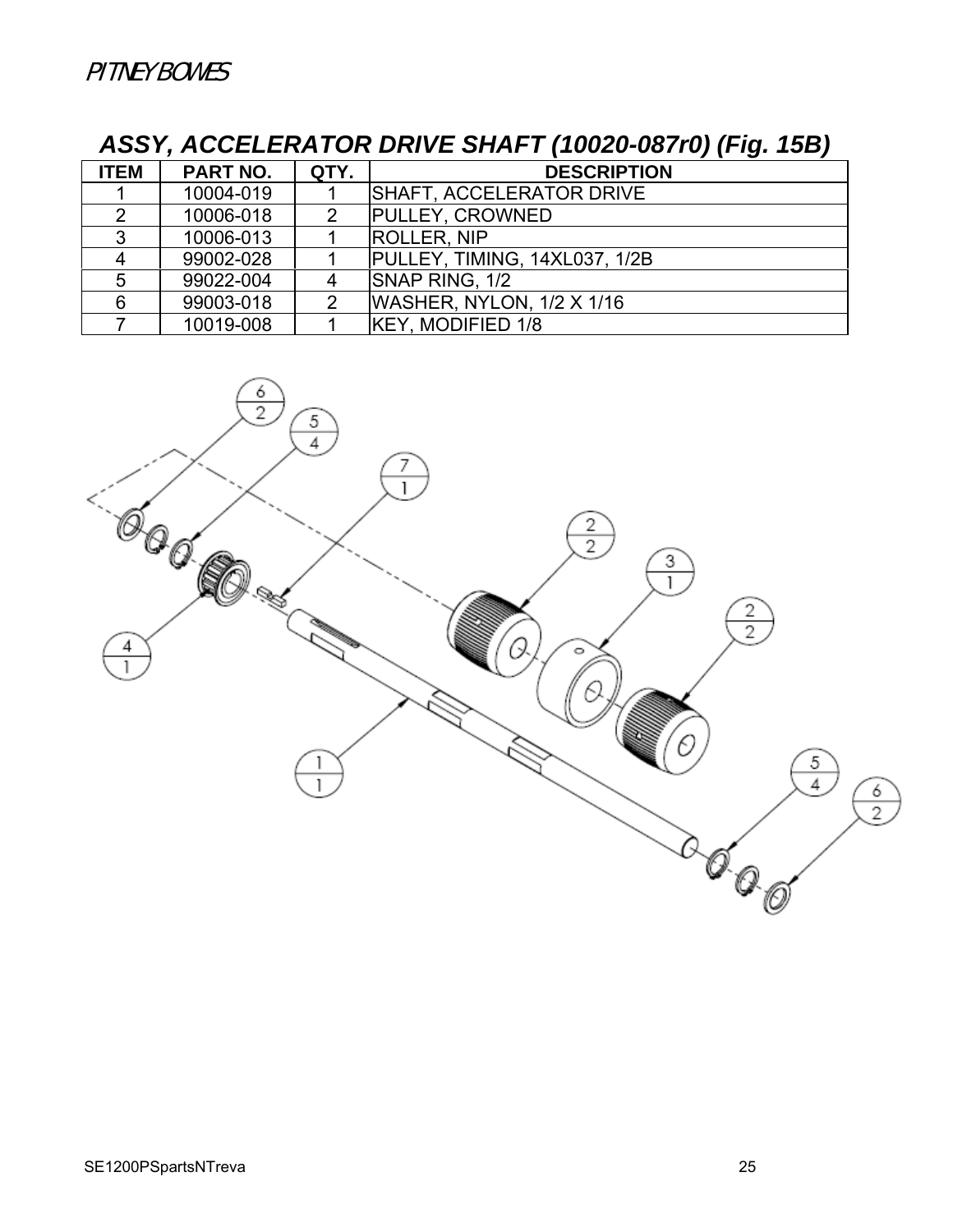#### *ASSY, ACCELERATOR IDLER SHAFT (10020-090r0) (Fig. 15C)*

| <b>ITEM</b>   | <b>PART NO.</b> | QTY.          | <b>DESCRIPTION</b>                |
|---------------|-----------------|---------------|-----------------------------------|
|               | 10004-017       |               | SHAFT, SUPPORT IDLER              |
| $\mathcal{P}$ | 10006-017       | $\mathcal{P}$ | <b>ROLLER, MATE (ACCELERATOR)</b> |
| 3             | 99003-108       | 4             | BEARING, SEALED, 1/2 X 1-1/8      |
|               | 99022-004       |               | SNAP RING, 1/2                    |
| 5             | 99003-032       | 4             | WASHER, NYLON, 1/2 X 1/32         |
| 6             | 10009-004       |               | <b>BRACKET, SENSOR MTG</b>        |
|               | 98009-022       | 1/2           | SENSOR, PHOTO-ELECTRIC SWITCH     |
| 8             |                 |               | SCREW, SKT HD, #6-32 X 3/8        |
| 9             |                 | 2             | SCREW, BUTTON HD, #4-40 X 5/8     |
| 10            |                 | $\mathcal{P}$ | <b>HEX NUT, #4-40</b>             |

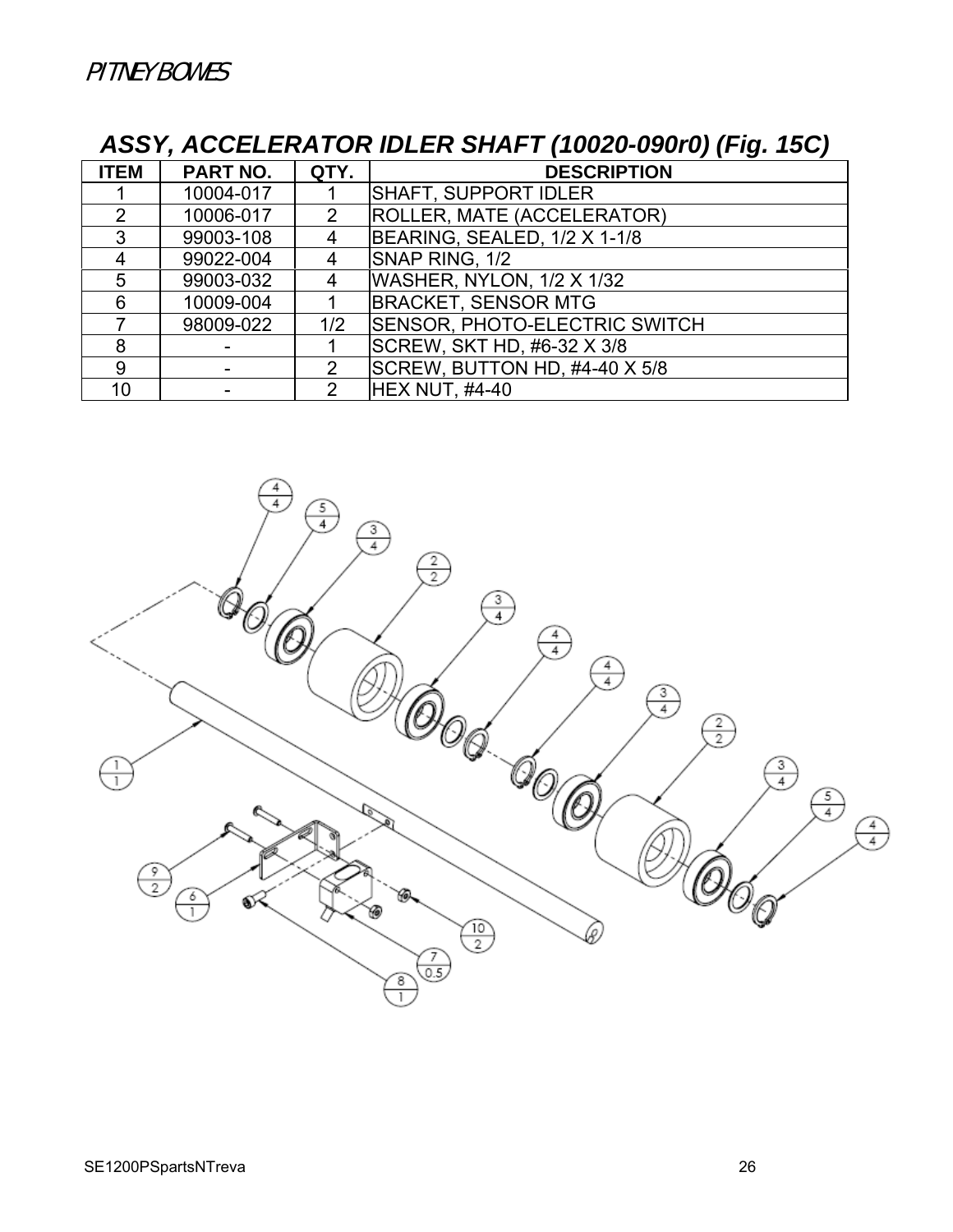### ASSY, ACCELERATOR FRONT SHAFT (10020-092r0) (Fig. 15D)

| <b>ITEM</b> | <b>PART NO.</b> | QTY. | <b>DESCRIPTION</b>                |
|-------------|-----------------|------|-----------------------------------|
|             | 10004-018 $a$   |      | SHAFT, FRONT (ACCELERATOR)        |
|             | 99003-056       |      | BEARING, SEALED, 1/4 X 5/8 SEALED |
|             | 99006-018       |      | DOWEL PIN, $1/4 \times 5/8$       |

REV A: Corrected part number

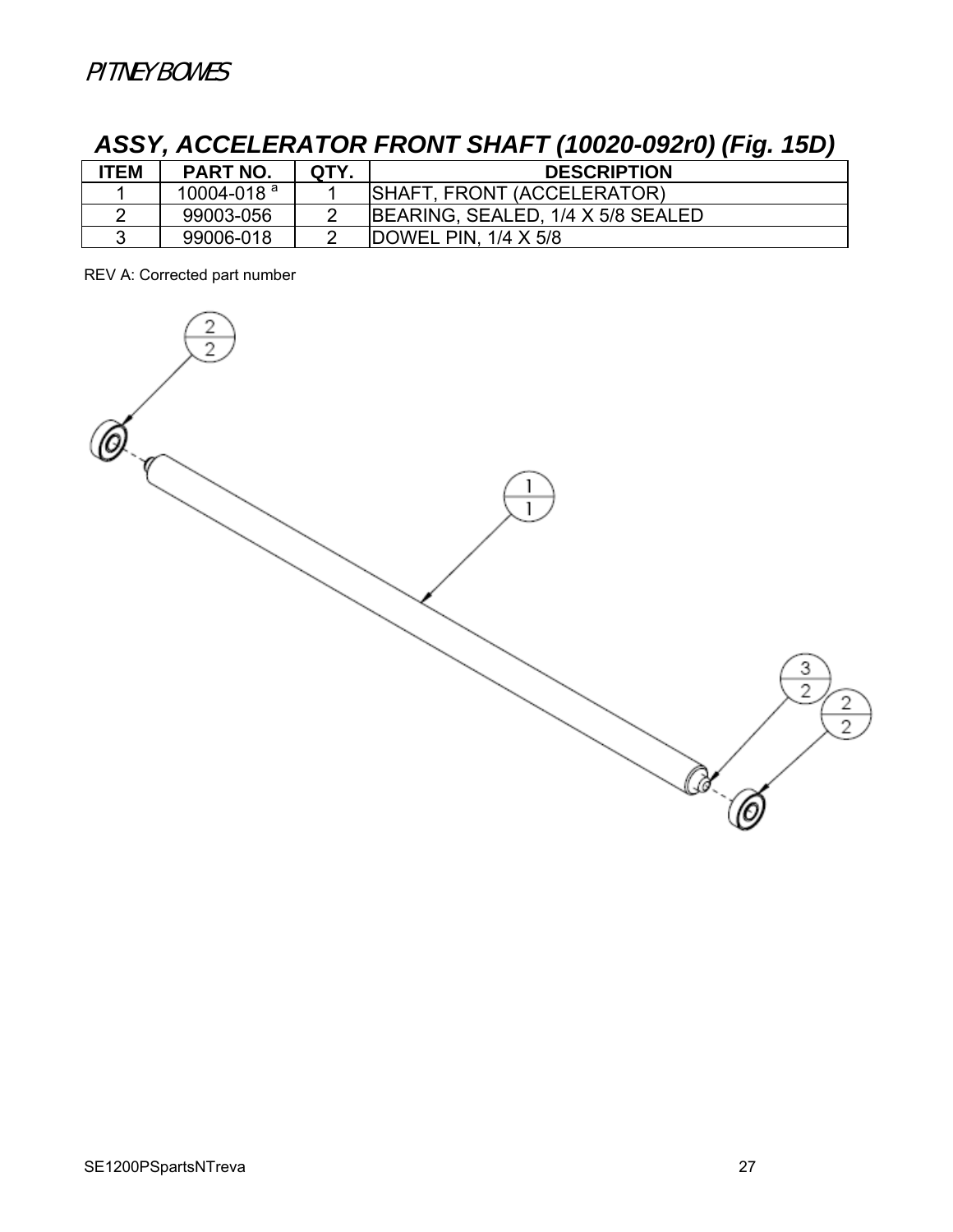# *ASSEMBLY, ROLLER RACK (10017-002r0) (Fig. 15E)*

| <b>ITEM</b>    | PART NO.  | QTY.           | $\sqrt{ }$<br><b>DESCRIPTION</b>  |
|----------------|-----------|----------------|-----------------------------------|
|                | 10008-004 |                | <b>BAR, ROLLER RACK</b>           |
| $\overline{2}$ | 10004-025 | 4              | <b>SHAFT, ROLLER RACK</b>         |
| 3              | 10004-062 |                | SHAFT, ROLLER RACK, FRONT         |
| 4              | 99004-005 | $\overline{2}$ | KNOB, FEMALE, #10-32              |
| 5              | 99032-004 | $\overline{2}$ | STUD, THREADED, #10-32 X 2-1/2    |
| 6              | 99003-001 | 10             | BEARING, SEALED, 3/8 X 7/8 SEALED |
|                | 99003-005 | 10             | BUSHING, SLEEVE, 1/4 X 3/8 X 5/16 |
| 8              | 99022-001 | 20             | SNAP RING, 1/4                    |
| 9              | 99003-096 | $\overline{2}$ | WASHER, NYLON, #10                |
| 10             | 99005-011 | $\overline{2}$ | SPRING, COMPRESSION, 0.42 X 0.36  |
| 11             | 10005-040 |                | <b>GUIDE, SPRING STEEL</b>        |
| 12             |           |                | SET SCREW, #8-32 X 3/8            |
| 13             |           | 3              | SET SCREW, #8-32 X 1/4            |
| 14             |           |                | SET SCREW, #8-32 X 1/8            |
| 15             |           | 4              | FLAT WASHER, #10                  |
| 16             |           | $\overline{2}$ | <b>HEX NUT, #10-32</b>            |
| 17             |           |                | HEX NUT, #8-32                    |



See next page for details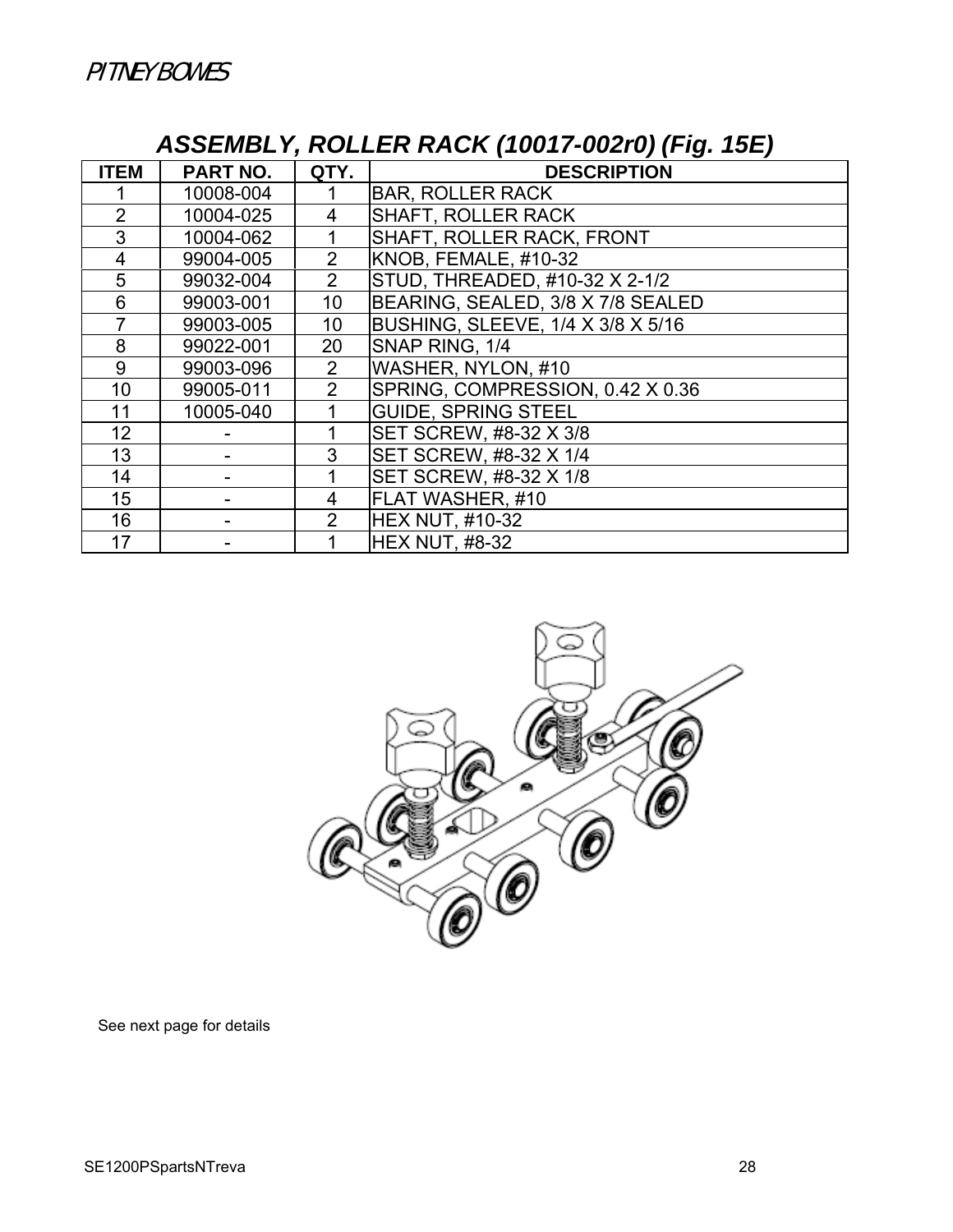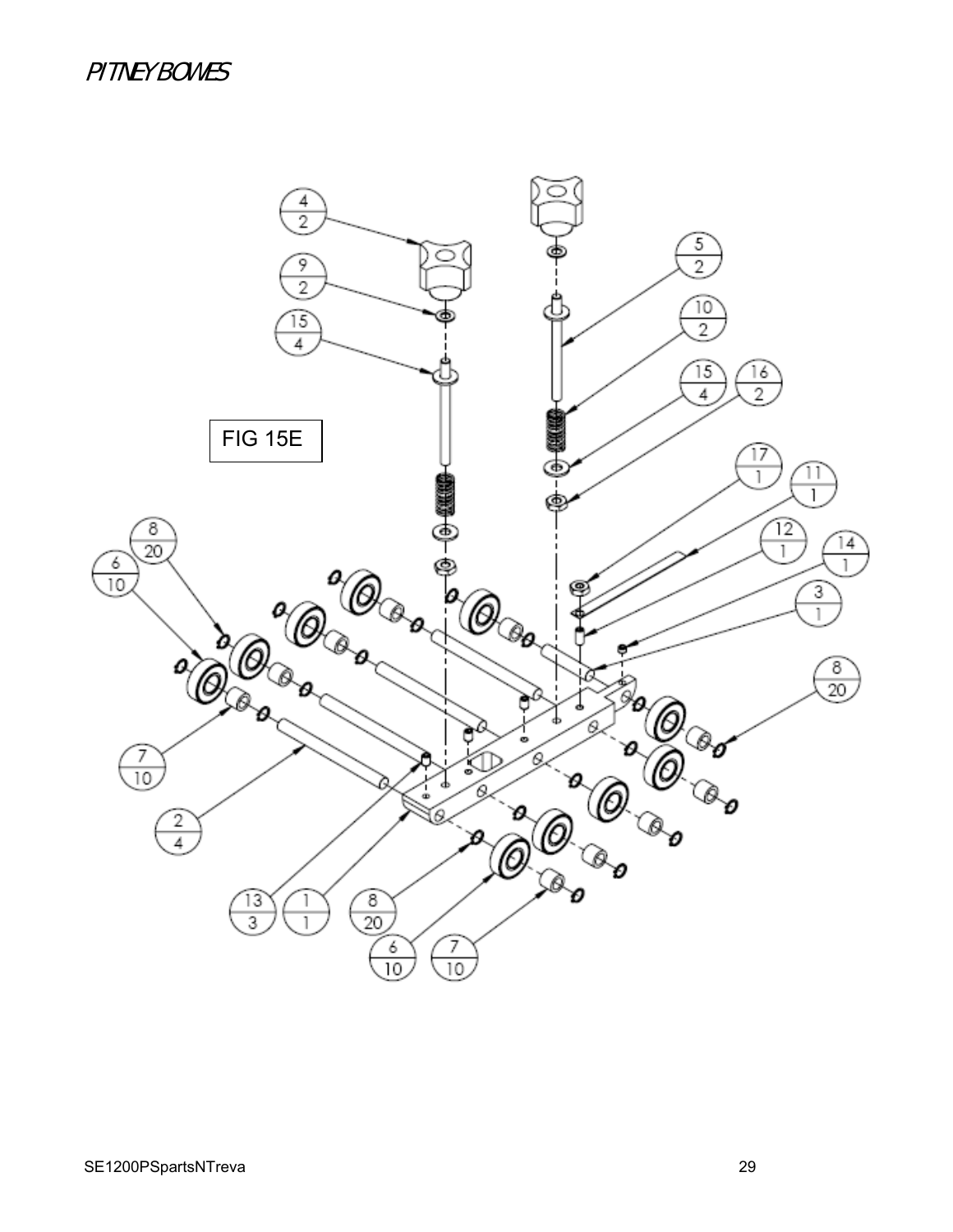THIS PAGE WAS INTENTIONALLY LEFT BLANK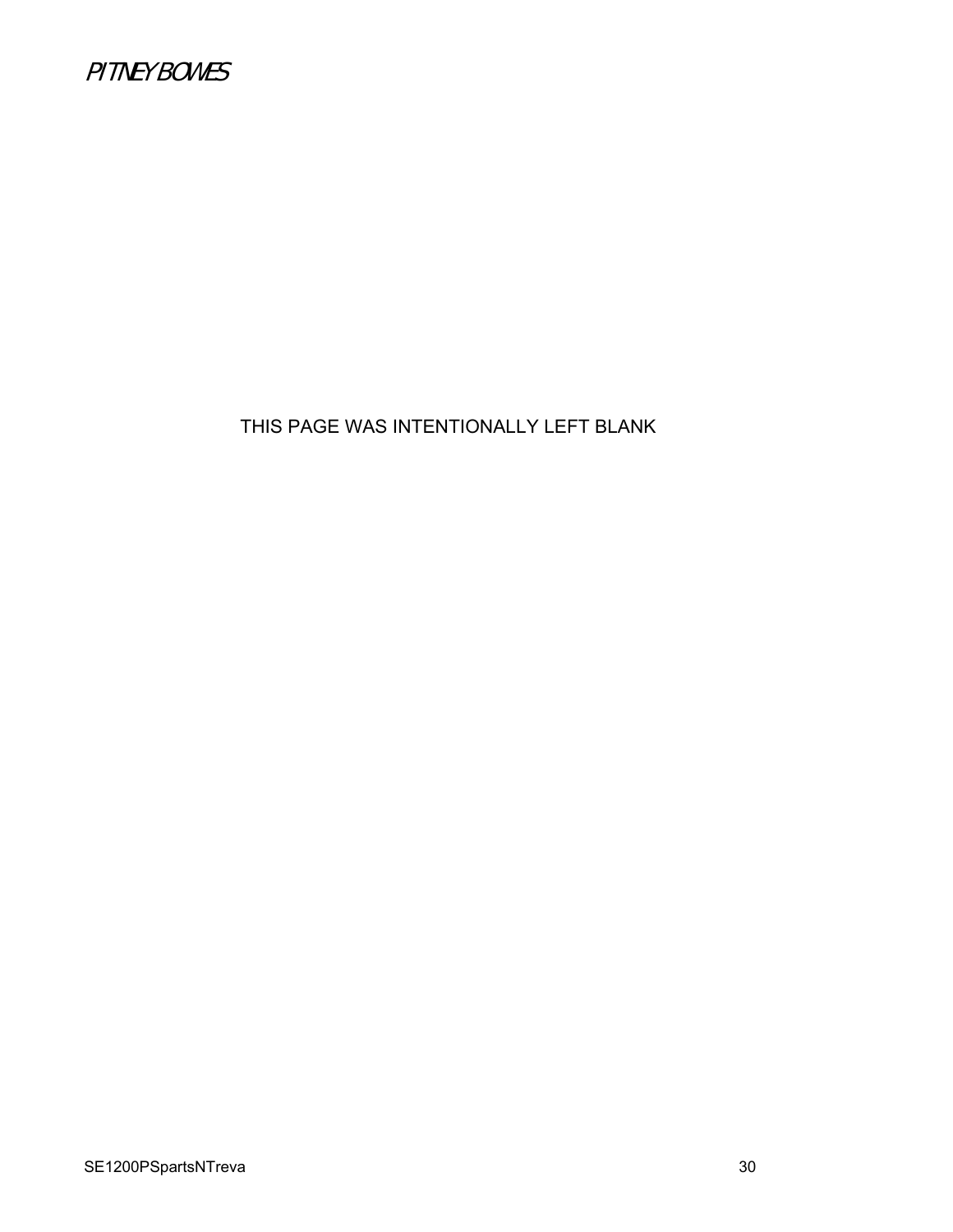#### **ASSEMBLY, ELECTRICAL (10018-010) (FIG. 17) PS-SERIES ELECTRICAL (SINGLE SHOT)**

| <b>TEM</b>              | PART NO.  | QTY.           | <b>DESCRIPTION</b>                |
|-------------------------|-----------|----------------|-----------------------------------|
|                         |           |                |                                   |
| 1                       | 98000-001 | $\mathbf{1}$   | SWITCH, ROCKER - RED - ILLUM      |
| $\overline{2}$          | 98001-002 | $\mathbf{1}$   | TERMINAL STRIP 12 CONN. (FEED     |
| 3                       | 98023-002 | $\mathbf{1}$   | I/O BOARD PS/EX SERIES            |
|                         | 98002-020 | 1 EA           | <b>RELAY, SPDT (HEAVY DUTY)</b>   |
| $\overline{\mathbf{4}}$ | 10018-124 | 2              | <b>ASSY, CABLE RIBBON</b>         |
| 5                       | 98005-001 | $\mathbf{1}$   | CONTROLLER, MOTOR 90V DC          |
| 6                       | 98009-010 | $\mathbf{1}$   | TOTALIZER, DANAHER                |
| $\overline{7}$          | 10018-128 | $\mathbf{1}$   | ASSY, CABLE DRY CONTACT           |
| 8                       | 98008-001 | $\mathbf{1}$   | TRANSFORMER (120V)                |
| 9                       | 98004-032 | $\mathbf{1}$   | CIRCUIT BREAKER 3 AMP (FEEDER)    |
| 10                      | 98003-001 | $\mathbf{1}$   | RECEPTACLE, POWER CORD            |
| 11                      | 98007-005 | 1              | CORD, POWER, STRAIGHT             |
| 12                      | 98006-021 | $\mathbf{1}$   | KNOB, POTENTIOMETER(KB)           |
| 13                      | 98000-033 | 1              | <b>SWITCH, ROCKER - SMALL RED</b> |
| 14                      | 98006-007 | $\mathbf{1}$   | POT KIT                           |
| 15                      | 10018-047 | 1              | <b>ASSY, SWITCH</b>               |
| 16                      | 98006-037 | 1              | SPEED POT, 1ΜEGΩ                  |
| 17                      | 98006-004 | 1              | DIAL, SPEED POT (KB)              |
| 18                      | 98016-011 | $\mathbf{1}$   | RECEPTACLE, SQ FLG, 11-4          |
| 19                      | 98016-021 | $\mathbf{1}$   | CONNECTOR, 5- POS FEMALE (.093)   |
| 20                      | 98016-062 | $\mathbf{1}$   | CONNECTOR, 6- POS FEMALE (.093)   |
| 21                      | 98016-024 | $\overline{2}$ | CONNECTOR, 2-POS FEMALE (.093)    |
| 22                      | 10018-125 | $\mathbf{1}$   | <b>ASSY, CABLE PHOTO TRIGGER</b>  |
|                         | 98009-023 | 1 EA           | SENSOR, PHOTOELECTRIC TRIGGER     |

FOR RETRO-REFLECTIVE TRIGGER: Delete P/N 10018-125 and 98009-023 (item 22f); Add P/N 10018-126 (RR trigger cable) with P/N 98009-038 (Sensor) and P/N 98009-045 (Reflector).

FOR MICROSWITCH TRIGGER: Delete P/N 10018-125 and 98009-023 (item 22f); Add P/N 10018-127 (Microswitch trigger cable) with P/N 98000-020 (Limit switch) and P/N 98000-021 (Cover).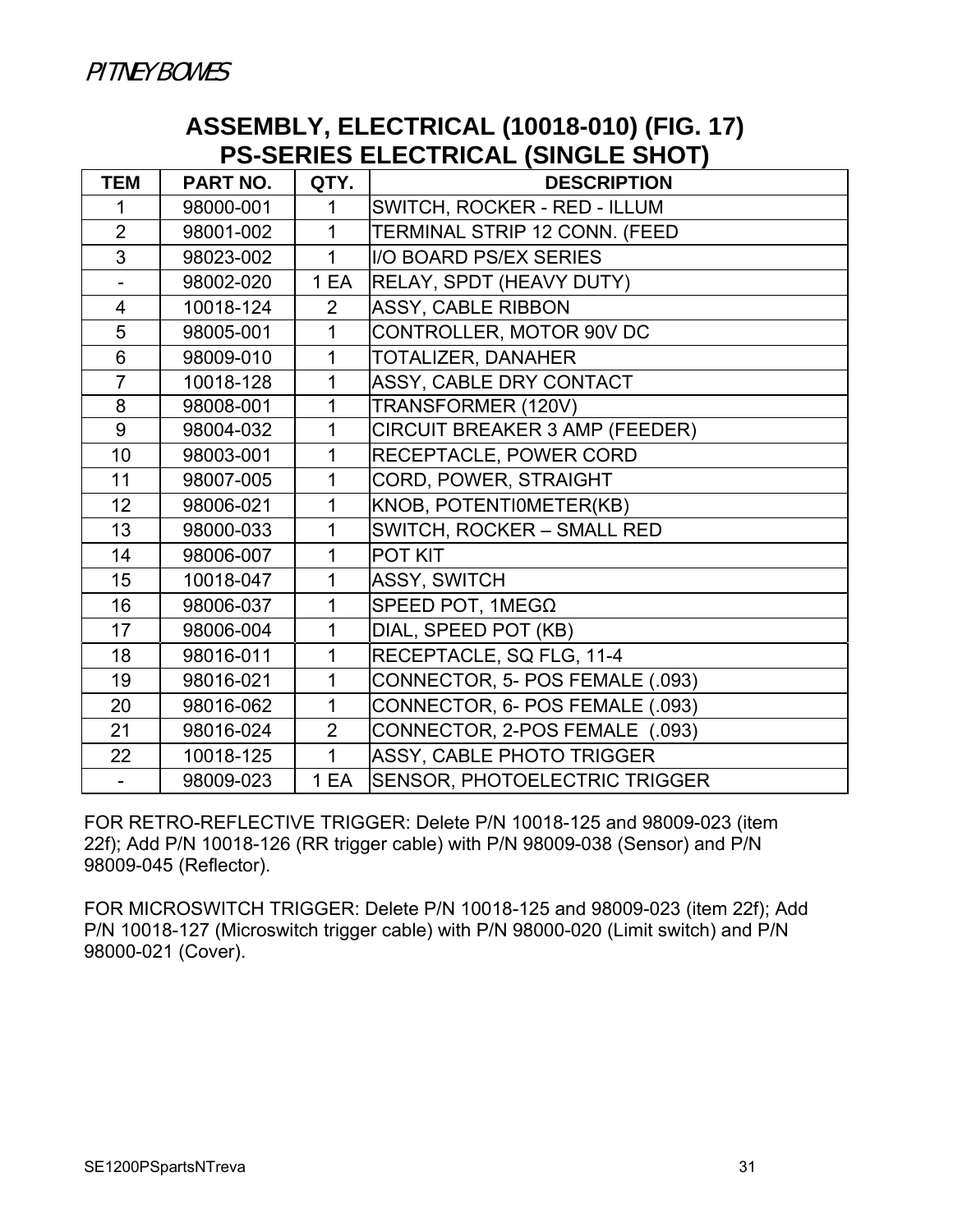### *ASSEMBLY, ACCELERATOR W/ DOUBLE DETECT (Fig. 18A)*

| <b>ITEM</b>  | PART NO.           | QTY.       | <b>DESCRIPTION</b>                        |
|--------------|--------------------|------------|-------------------------------------------|
|              | <b>SEE FIG 15A</b> | <b>REF</b> | ASSY, ACCELERATOR CHASSIS (10020-083)     |
| $\mathbf{2}$ | <b>SEE FIG15B</b>  | <b>REF</b> | ASSY, ACCELERATOR DRIVE SHAFT (10020-087) |
| 3            | <b>SEE FIG 15C</b> | <b>REF</b> | ASSY, ACCELERATOR IDLER SHAFT (10020-090) |
| 4            | <b>SEE FIG 15D</b> | <b>REF</b> | ASSY, FRONT SHAFT-ACCELERATOR (10020-092) |
| 5            | <b>SEE FIG 15E</b> | <b>REF</b> | <b>ASSY, ROLLER RACK (10017-002)</b>      |
| 6            | 10005-021          | <b>REF</b> | <b>SLIDE, PAPER</b>                       |
|              | 10007-009          | <b>REF</b> | <b>CLAMP, PAPER SLIDE</b>                 |
| 8            | 10009-026          | <b>REF</b> | <b>BRACKET, SENSOR MTG</b>                |
| 9            | 99000-001          | <b>REF</b> | BELT, TIMING, 90XL037                     |
| 10           | 99000-004          | <b>REF</b> | <b>BELT, RED GUM</b>                      |
| 11           | 98009-022          | <b>REF</b> | <b>SENSOR, PHOTO-ELECTRIC SWITCH</b>      |
| $*12$        | 10008-061          |            | <b>BAR, DOUBLE DETECT MTG</b>             |
| $*13$        | 10006-097          |            | ROLLER, DOUBLE DETECT                     |
| 14           | <b>SEE FIG 18B</b> | 1          | ASSY, DOUBLE DETECT (10020-330)           |
| 15           |                    | <b>REF</b> | SCREW, SKT HD, #10-24 X 5/8               |
| 16           |                    | <b>REF</b> | SCREW, BUTTON HD, #6-32 X 1/4             |
|              | 98016-024          |            | CONNECTOR, 2-POS, FEMALE (.093)           |



See next page for details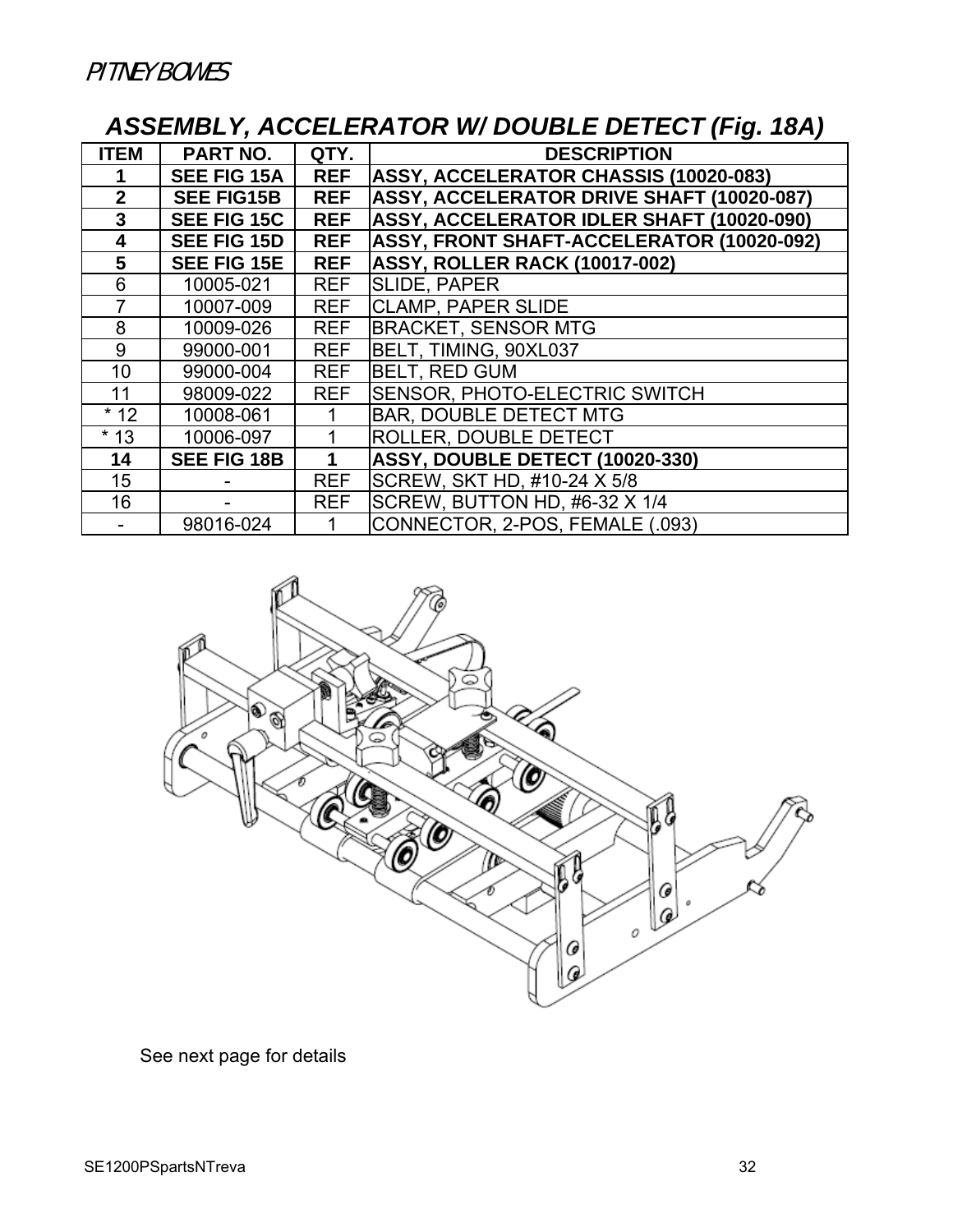

\* NOTE: Items 12 and 13 above, respectively, replace existing P/N 10008-005-ROLLER RACK MTG BAR (FIG 15A) and P/N 10006-017-MATE ROLLER (FIG 15C).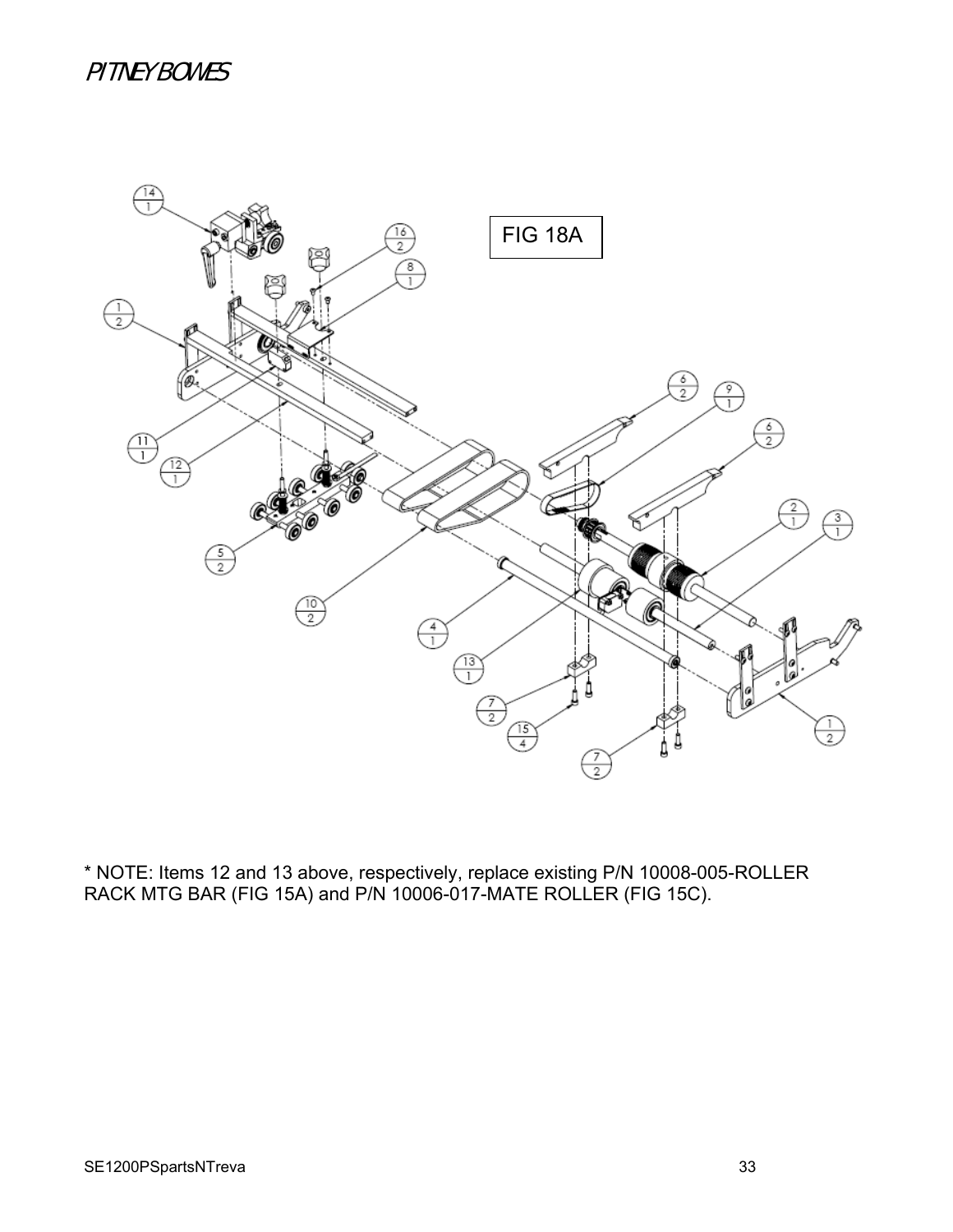#### *ASSEMBLY, DOUBLE DETECT (10020-330r0) (Fig. 18B)*

| <b>ITEM</b>    | PART NO.  | QTY.           | <b>DESCRIPTION</b>                |
|----------------|-----------|----------------|-----------------------------------|
|                | 16009-079 | 1              | <b>BRACKET, TUNING FORK-LH</b>    |
| $\overline{2}$ | 10009-066 |                | <b>BRACKET, DD MTG</b>            |
| $\overline{3}$ | 10009-013 |                | <b>BRACKET, PIVOT-TUNING FORK</b> |
| $\overline{4}$ | 10007-101 |                | <b>BLOCK, DD CLAMP</b>            |
| 5              | 10004-052 |                | SHAFT, DOUBLE DETECTION PIVOT     |
| $6\phantom{1}$ | 10004-053 |                | SHAFT, DOUBLE DETECTION ROLLER    |
| $\overline{7}$ | 99032-004 |                | STUD, THREADE #10-32 X 2-1/2      |
| 8              | 99004-005 | 1              | KNOB, #10-32 FEMALE               |
| 9              | 99004-003 | 1              | HANDLE, RATCHET #10-24 X 1/2      |
| 10             | 99005-007 | 1              | SPRING, DBL DET & GATE ADJ        |
| 11             | 99003-056 | $\overline{2}$ | R4RS BEARING, 1/4 X 5/8           |
| 12             | 99003-108 | 1              | BEARING, SEALED, 1/2 X 1-1/8      |
| 13             | 99022-001 | $\overline{2}$ | SNAP RING, 1/4                    |
| 14             | 99003-106 | 1              | BUSHING, 1/4 X 1/2 X 5/16         |
| 15             | 99003-096 |                | WASHER, NYLON, #10                |
| 16             | 98009-004 |                | SENSOR, DOUBLE DETECT SWITCH      |
| 17             |           |                | SCREW, SKT HD, #10-24 X 1-1/4     |
| 18             |           |                | SCREW, SKT HD, #10-24 X 5/8       |
| 19             |           |                | SCREW, SKT HD, #8-32 X 1/2        |
| 20             |           | $\overline{2}$ | SCREW, BUTTON HD, #4-40 X 1/2     |
| 21             |           |                | SET SCREW, #6-32 X 7/8            |
| 22             |           |                | <b>HEX NUT, #10-32</b>            |
| 23             |           |                | <b>HEX NUT, #6-32</b>             |
|                | 98016-023 |                | CONNECTOR, 2-POS MALE             |



See next page for details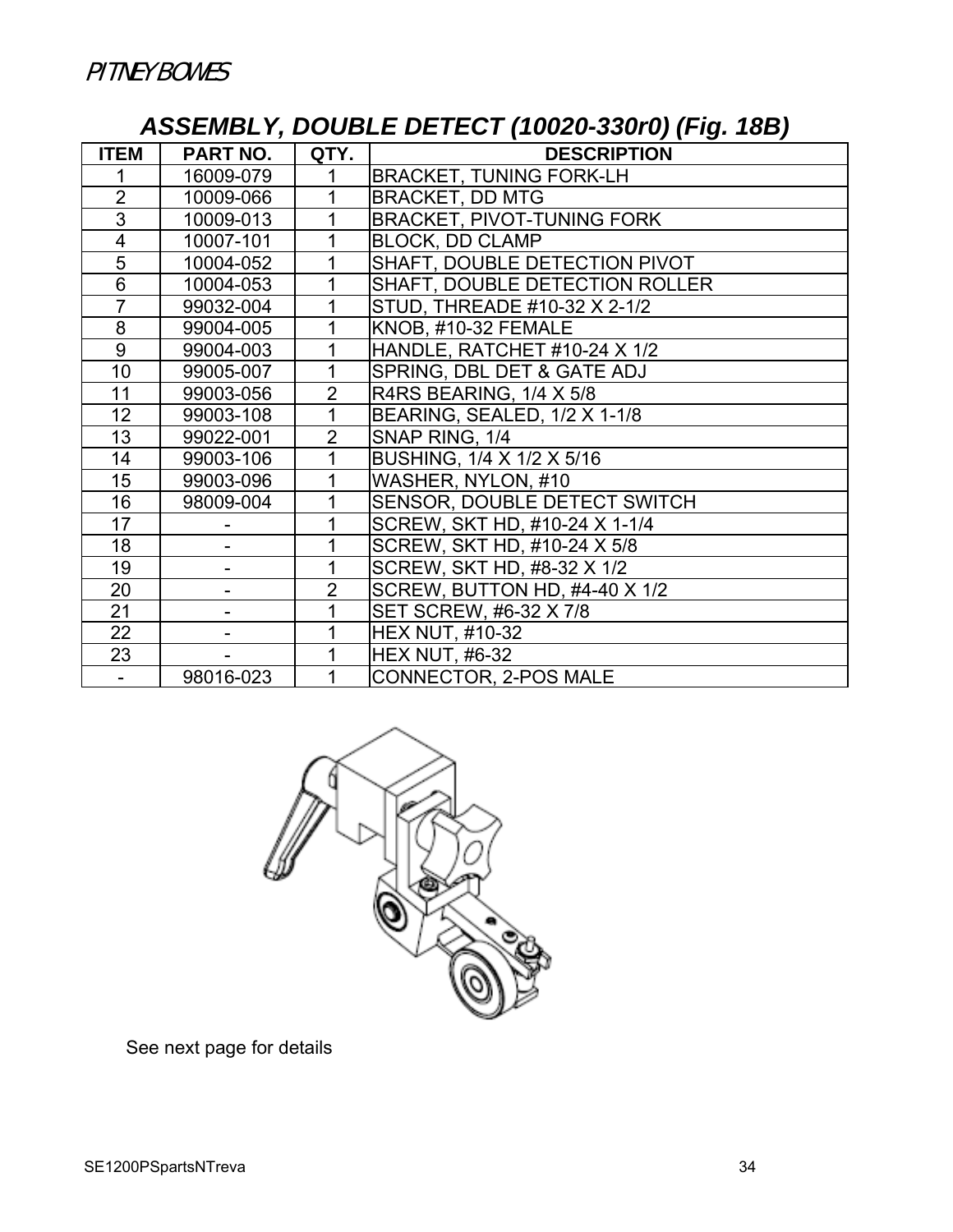